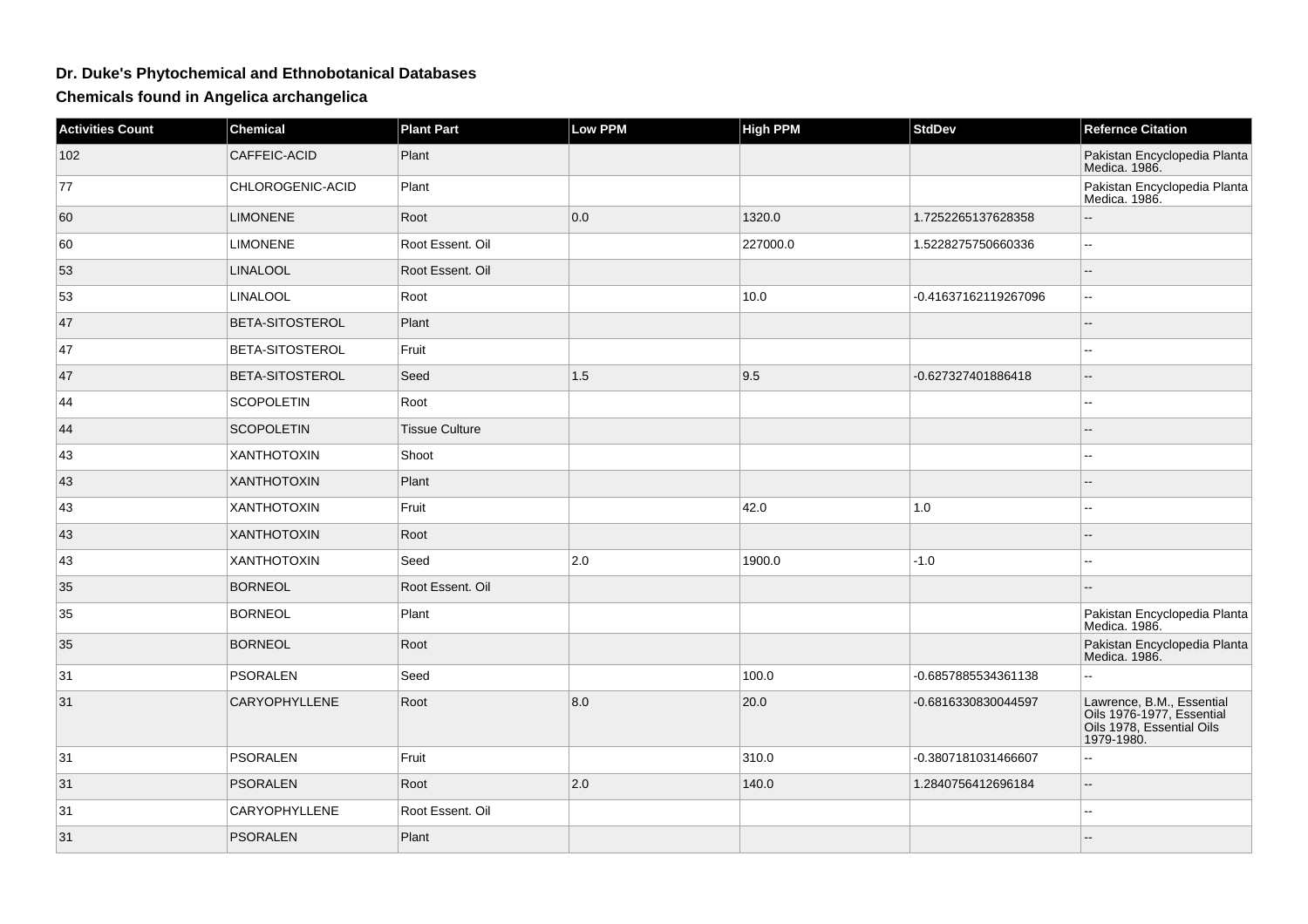| <b>Activities Count</b> | Chemical            | <b>Plant Part</b> | Low PPM | <b>High PPM</b> | <b>StdDev</b>        | <b>Refernce Citation</b>                      |
|-------------------------|---------------------|-------------------|---------|-----------------|----------------------|-----------------------------------------------|
| 29                      | <b>TRYPTOPHAN</b>   | Leaf              |         |                 |                      | --                                            |
| 28                      | <b>ADENOSINE</b>    | Root              |         |                 |                      | Pakistan Encyclopedia Planta<br>Medica. 1986. |
| 28                      | ALPHA-PINENE        | Root              | 35.0    | 5890.0          | 2.1989183610646146   | ÷.                                            |
| 28                      | <b>ALPHA-PINENE</b> | Fruit             |         |                 |                      | ш,                                            |
| 28                      | ALPHA-PINENE        | Seed Essent. Oil  |         | 149000.0        | 0.28611774259215744  | $\overline{\phantom{a}}$                      |
| 28                      | ALPHA-PINENE        | Seed              | 170.0   | 1500.0          | -0.34027084756770226 | $-$                                           |
| 28                      | ALPHA-PINENE        | Root Essent. Oil  |         |                 |                      | $\mathbf{u}$                                  |
| 28                      | <b>ADENOSINE</b>    | Plant             |         |                 |                      | Pakistan Encyclopedia Planta<br>Medica. 1986. |
| 27                      | LINOLEIC-ACID       | Fruit             |         |                 |                      | ۵.                                            |
| 26                      | <b>BERGAPTEN</b>    | Root              |         |                 |                      | ۵.                                            |
| 26                      | <b>BERGAPTEN</b>    | Seed              | 2.0     | 6800.0          | 1.5453742965682007   | $\mathbf{u}$                                  |
| 26                      | <b>BERGAPTEN</b>    | Shoot             |         |                 |                      |                                               |
| 26                      | <b>BERGAPTEN</b>    | Root Essent. Oil  |         | 88000.0         |                      | $\overline{\phantom{a}}$                      |
| 26                      | <b>BERGAPTEN</b>    | Plant             |         |                 |                      | ш,                                            |
| 26                      | <b>BERGAPTEN</b>    | Fruit             | 48.0    | 1300.0          |                      | --                                            |
| 25                      | <b>IMPERATORIN</b>  | Root              |         |                 |                      |                                               |
| 25                      | <b>IMPERATORIN</b>  | Shoot             |         |                 |                      | --                                            |
| 25                      | <b>IMPERATORIN</b>  | Seed              | 50.0    | 5000.0          | 0.20180777184913837  | $\overline{\phantom{a}}$                      |
| 25                      | <b>IMPERATORIN</b>  | Plant             |         |                 |                      | $\mathbf{u}$                                  |
| 25                      | <b>IMPERATORIN</b>  | Fruit             |         | 66.0            | 1.940524885628408    | $-$                                           |
| 24                      | <b>ETHANOL</b>      | Root              |         |                 |                      | $\overline{\phantom{a}}$                      |
| 23                      | TERPINEN-4-OL       | Root              | 0.0     | 10.0            | -0.5731321285364237  | $\overline{\phantom{a}}$                      |
| 23                      | ALPHA-TERPINEOL     | Plant             |         |                 |                      | Щ,                                            |
| 23                      | TERPINEN-4-OL       | Root Essent. Oil  |         |                 |                      | --                                            |
| 23                      | ALPHA-TERPINEOL     | Root              | 0.0     | 12.0            | -0.5636245828350195  | ۵.                                            |
| 22                      | <b>MYRCENE</b>      | Seed Essent. Oil  |         |                 |                      |                                               |
| 22                      | MYRCENE             | Root Essent. Oil  |         |                 |                      |                                               |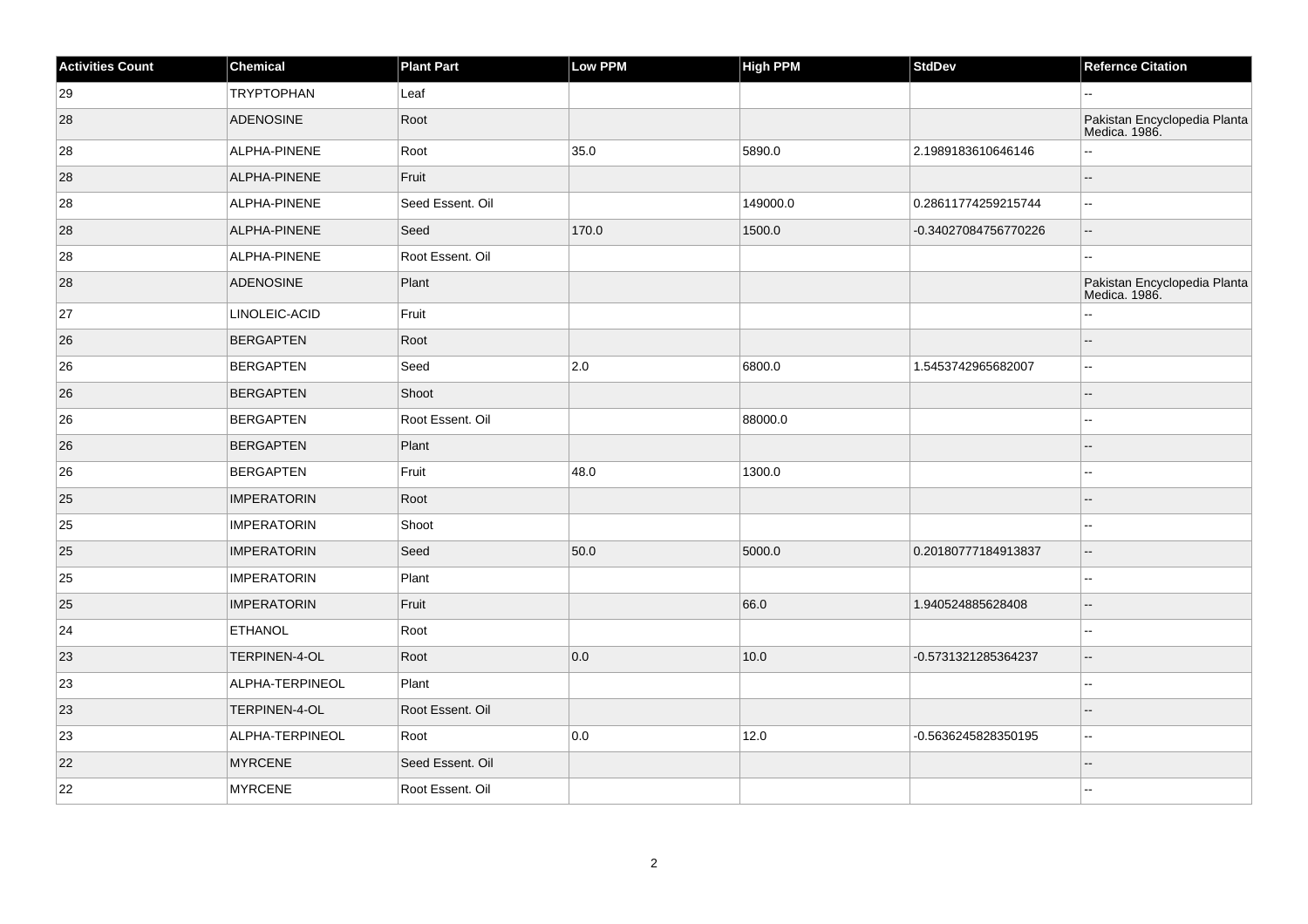| <b>Activities Count</b> | Chemical              | <b>Plant Part</b> | Low PPM | <b>High PPM</b> | <b>StdDev</b>       | <b>Refernce Citation</b>                      |
|-------------------------|-----------------------|-------------------|---------|-----------------|---------------------|-----------------------------------------------|
| 22                      | <b>UMBELLIFERONE</b>  | Plant             |         |                 |                     | Pakistan Encyclopedia Planta<br>Medica. 1986. |
| 22                      | <b>UMBELLIFERONE</b>  | Fruit             |         |                 |                     |                                               |
| 22                      | <b>UMBELLIFERONE</b>  | Root              |         | 200.0           |                     | $-$                                           |
| 22                      | <b>MYRCENE</b>        | Root              | 7.0     | 380.0           | 1.4075966148229513  | ۵.                                            |
| 22                      | <b>MYRCENE</b>        | Fruit             |         |                 |                     | ш,                                            |
| 21                      | 8-METHOXY-PSORALEN    | Plant             |         |                 |                     |                                               |
| 20                      | ALPHA-BISABOLOL       | Plant             |         |                 |                     | Pakistan Encyclopedia Planta<br>Medica. 1986. |
| 19                      | <b>CARVONE</b>        | Root              | 0.0     | $\vert$ 2.0     | -0.7714223871650727 | ц,                                            |
| 18                      | OLEIC-ACID            | Seed              |         | 133000.0        | 0.11423787911448594 | --                                            |
| 17                      | <b>ANGELICIN</b>      | Seed              |         |                 |                     |                                               |
| 17                      | ANGELICIN             | Root              |         |                 |                     | --                                            |
| 17                      | <b>ANGELICIN</b>      | Root Essent. Oil  |         | 35000.0         |                     | $-1$                                          |
| 16                      | P-CYMENE              | Seed              | 800.0   | 5050.0          | 0.5834563158237798  | Wealth of India.                              |
| 16                      | P-CYMENE              | Root              | 40.0    | 980.0           | 1.731986088156794   | ш,                                            |
| 16                      | P-CYMENE              | Root Essent. Oil  |         |                 |                     |                                               |
| 15                      | <b>ISOPIMPINELLIN</b> | Root Essent. Oil  |         |                 |                     |                                               |
| 15                      | <b>ISOPIMPINELLIN</b> | Plant             |         |                 |                     |                                               |
| 15                      | <b>ISOPIMPINELLIN</b> | Fruit             |         | 18.0            | $1.0\,$             | $-1$                                          |
| 15                      | <b>ISOPIMPINELLIN</b> | Root              |         |                 |                     | $-$                                           |
| 15                      | LUTEIN                | Leaf              |         |                 |                     |                                               |
| 15                      | <b>OSTHOL</b>         | Root              |         | 2000.0          |                     |                                               |
| 15                      | MALIC-ACID            | Plant             |         |                 |                     |                                               |
| 15                      | MALIC-ACID            | Root              |         |                 |                     |                                               |
| 15                      | OSTHOL                | Fruit             |         |                 |                     | $-1$                                          |
| 15                      | OSTHOL                | Root Essent. Oil  |         | 530000.0        |                     |                                               |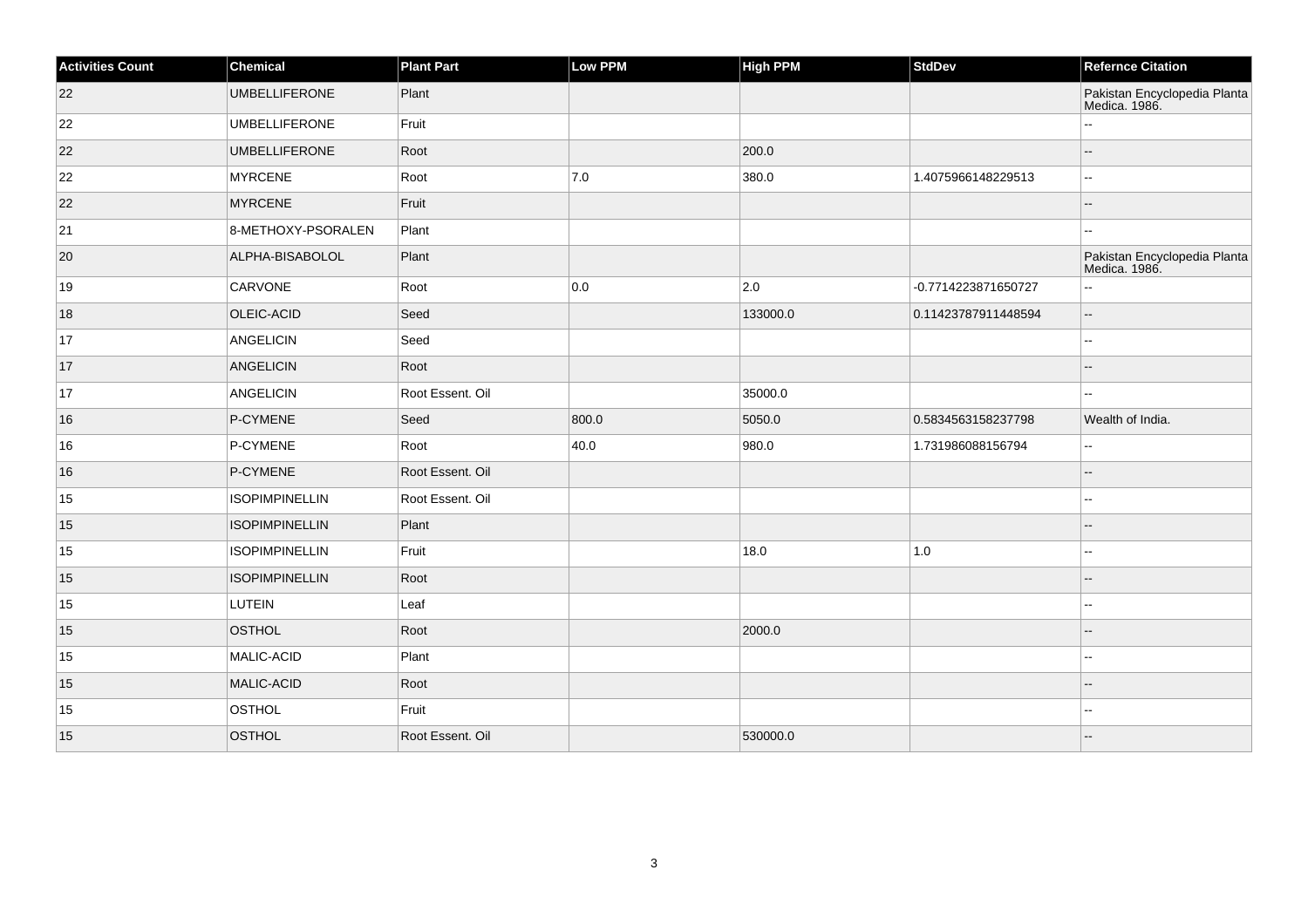| <b>Activities Count</b> | <b>Chemical</b>     | <b>Plant Part</b> | <b>Low PPM</b> | <b>High PPM</b> | <b>StdDev</b>        | <b>Refernce Citation</b>                                                                                                              |
|-------------------------|---------------------|-------------------|----------------|-----------------|----------------------|---------------------------------------------------------------------------------------------------------------------------------------|
| 14                      | <b>SUCROSE</b>      | Root              |                |                 |                      | Bisset, N.G., ed. 1994.<br>Herbal Drugs and<br>Phytopharmaceuticals. CRC<br>Press. Boca Raton, FL. 566<br>pp.                         |
| 13                      | BETA-EUDESMOL       | Root Essent, Oil  |                |                 |                      | Ξ.                                                                                                                                    |
| 13                      | <b>BETA-PINENE</b>  | Root              | 2.0            | 2400.0          | 2.065213478268315    | $-$                                                                                                                                   |
| 13                      | ALPHA-TERPINENE     | Root Essent, Oil  |                |                 |                      | Ξ.                                                                                                                                    |
| 13                      | PALMITIC-ACID       | Fruit             |                |                 |                      |                                                                                                                                       |
| 13                      | ALPHA-TERPINENE     | Fruit             |                |                 |                      |                                                                                                                                       |
| 13                      | PALMITIC-ACID       | Root Essent. Oil  |                | 60000.0         | -0.14585513924522536 | Ξ.                                                                                                                                    |
| 13                      | ALPHA-TERPINENE     | Root              | 0.0            | 6.0             | -0.6602197185589468  | $-$                                                                                                                                   |
| 13                      | <b>BETA-PINENE</b>  | Fruit             |                |                 |                      |                                                                                                                                       |
| 13                      | BETA-EUDESMOL       | Root              | 1.0            | 21.0            | 1.0                  |                                                                                                                                       |
| 13                      | PALMITIC-ACID       | Seed              |                |                 |                      | Leung, A. Y. and Foster, S.<br>1995. Encyclopedia of<br>Common Natural Ingredients<br>2nd Ed. John Wiley & Sons,<br>New York. 649 pp. |
| 13                      | <b>BETA-PINENE</b>  | Seed Essent, Oil  |                |                 |                      |                                                                                                                                       |
| 13                      | <b>BETA-PINENE</b>  | Root Essent. Oil  |                |                 |                      |                                                                                                                                       |
| 12                      | <b>STIGMASTEROL</b> | Plant             |                |                 |                      | Pakistan Encyclopedia Planta<br>Medica. 1986.                                                                                         |
| 12                      | <b>STIGMASTEROL</b> | Fruit             |                |                 |                      |                                                                                                                                       |
| 12                      | BORNYL-ACETATE      | Root              | 25.0           | 75.0            | -0.5747231818271519  | Lawrence, B.M., Essential<br>Oils 1976-1977, Essential<br>Oils 1978, Essential Oils<br>1979-1980.                                     |
| 11                      | ALPHA-PHELLANDRENE  | Root              |                |                 |                      |                                                                                                                                       |
| 11                      | ALPHA-PHELLANDRENE  | Seed Essent. Oil  |                |                 |                      | $-$                                                                                                                                   |
| 11                      | ALPHA-PHELLANDRENE  | Leaf Essent. Oil  |                | 678000.0        | 1.751978121762097    | $\sim$                                                                                                                                |
| 11                      | ALPHA-PHELLANDRENE  | Root Essent. Oil  |                | 225000.0        |                      |                                                                                                                                       |
| 11                      | GAMMA-TERPINENE     | Root Essent. Oil  |                |                 |                      |                                                                                                                                       |
| 11                      | ALPHA-PHELLANDRENE  | Fruit             |                |                 |                      |                                                                                                                                       |
| 11                      | GAMMA-TERPINENE     | Root              | 1.0            | 12.0            | -0.802453903453894   |                                                                                                                                       |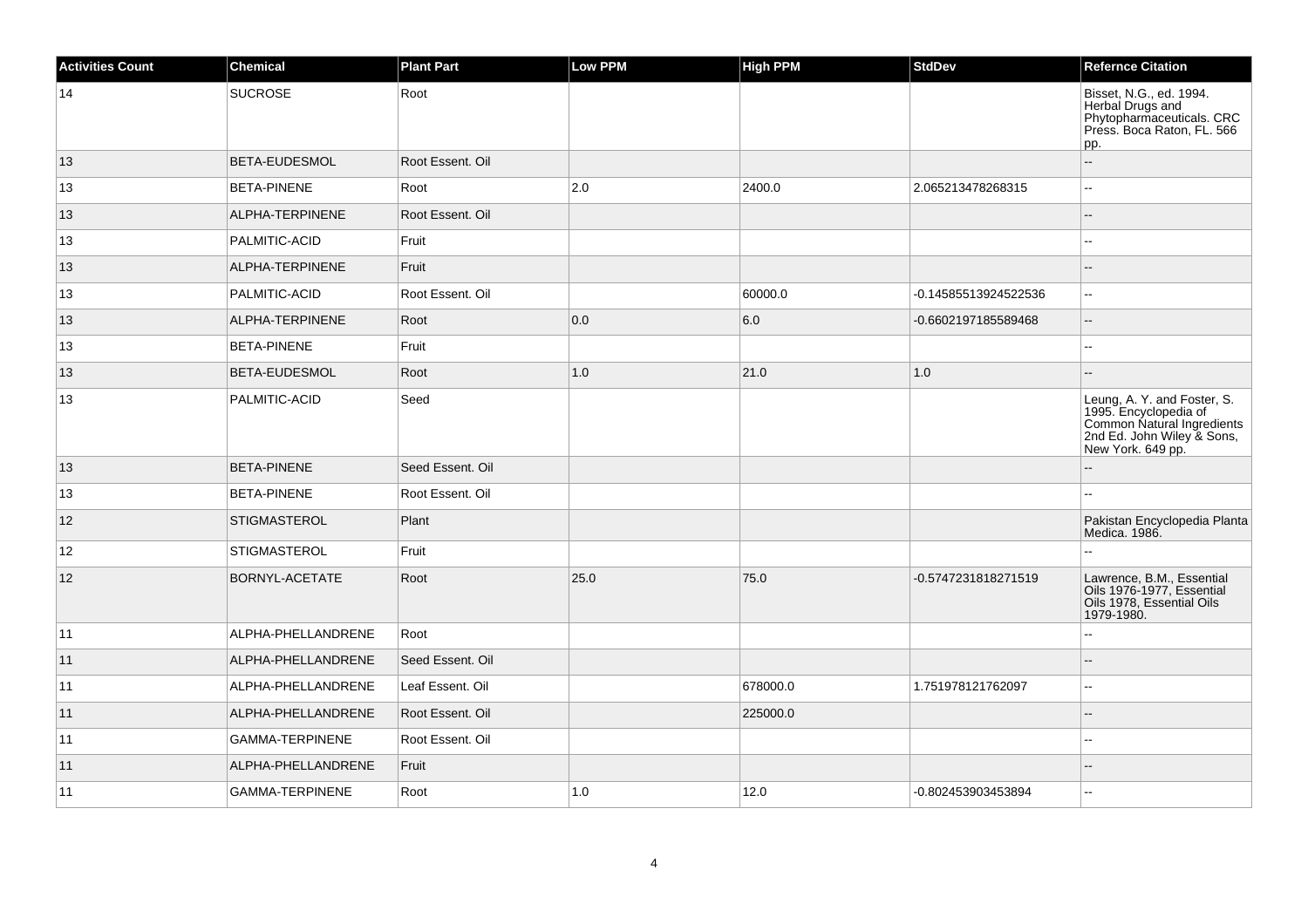| <b>Activities Count</b> | <b>Chemical</b>       | <b>Plant Part</b> | <b>Low PPM</b> | <b>High PPM</b> | <b>StdDev</b>       | <b>Refernce Citation</b>                                       |
|-------------------------|-----------------------|-------------------|----------------|-----------------|---------------------|----------------------------------------------------------------|
| 10                      | 5-METHOXY-PSORALEN    | Plant             |                |                 |                     | Pakistan Encyclopedia Planta<br>Medica. 1986.                  |
| 10                      | ALPHA-AMYRIN          | Plant             |                |                 |                     | J.S. Glasby Dict.Pls<br>Containing 2ndary<br>Metabolite. 1991. |
| 10                      | 5-METHOXY-PSORALEN    | Fruit             |                |                 |                     |                                                                |
| 9                       | <b>CAMPHENE</b>       | Fruit             |                |                 |                     |                                                                |
| 9                       | OXALIC-ACID           | Plant             |                |                 |                     | Pakistan Encyclopedia Planta<br>Medica. 1986.                  |
| 9                       | <b>CAMPHENE</b>       | Root Essent. Oil  |                |                 |                     | --                                                             |
| 9                       | DELTA-CADINENE        | Root              | 1.0            | 101.0           | 1.4139785716108804  |                                                                |
| 9                       | <b>TERPINOLENE</b>    | Root Essent, Oil  |                |                 |                     |                                                                |
| 9                       | DELTA-CADINENE        | Root Essent. Oil  |                |                 |                     |                                                                |
| 9                       | <b>CAMPHENE</b>       | Root              | $ 2.0\rangle$  | 130.0           | 1.4108316199577506  | --                                                             |
| 9                       | <b>TERPINOLENE</b>    | Root              | 0.0            | 16.0            | $-1.0$              |                                                                |
| 8                       | <b>ISOIMPERATORIN</b> | Plant             |                |                 |                     | ۵.                                                             |
| $\bf 8$                 | <b>ISOIMPERATORIN</b> | Shoot             |                |                 |                     |                                                                |
| 8                       | <b>FRUCTOSE</b>       | Plant             |                |                 |                     | Pakistan Encyclopedia Planta<br>Medica. 1986.                  |
| $\boldsymbol{8}$        | <b>ISOIMPERATORIN</b> | Fruit             |                | 4.0             | -0.9645619455667129 |                                                                |
| 8                       | STEARIC-ACID          | Plant             |                |                 |                     | Pakistan Encyclopedia Planta<br>Medica. 1986.                  |
| 8                       | DELTA-3-CARENE        | Root              | 30.0           | 505.0           | 1.4140772728836788  |                                                                |
| 8                       | <b>ISOIMPERATORIN</b> | Seed              | 12.0           | 75.0            | 1.0                 | Wealth of India.                                               |
| $\boldsymbol{8}$        | TRANS-ANETHOLE        | Root              | 2.0            | 13.0            |                     |                                                                |
| 8                       | <b>ISOIMPERATORIN</b> | Root              |                |                 |                     |                                                                |
| $\boldsymbol{8}$        | STEARIC-ACID          | Fruit             |                |                 |                     |                                                                |
| 8                       | <b>TYROSINE</b>       | Leaf              |                |                 |                     | ш.                                                             |
| 7                       | LAURIC-ACID           | Fruit             |                |                 |                     |                                                                |
| $\overline{7}$          | SUCCINIC-ACID         | Plant             |                |                 |                     | Pakistan Encyclopedia Planta<br>Medica. 1986.                  |
| $\overline{7}$          | <b>FUMARIC-ACID</b>   | Plant             |                |                 |                     | Pakistan Encyclopedia Planta<br>Medica. 1986.                  |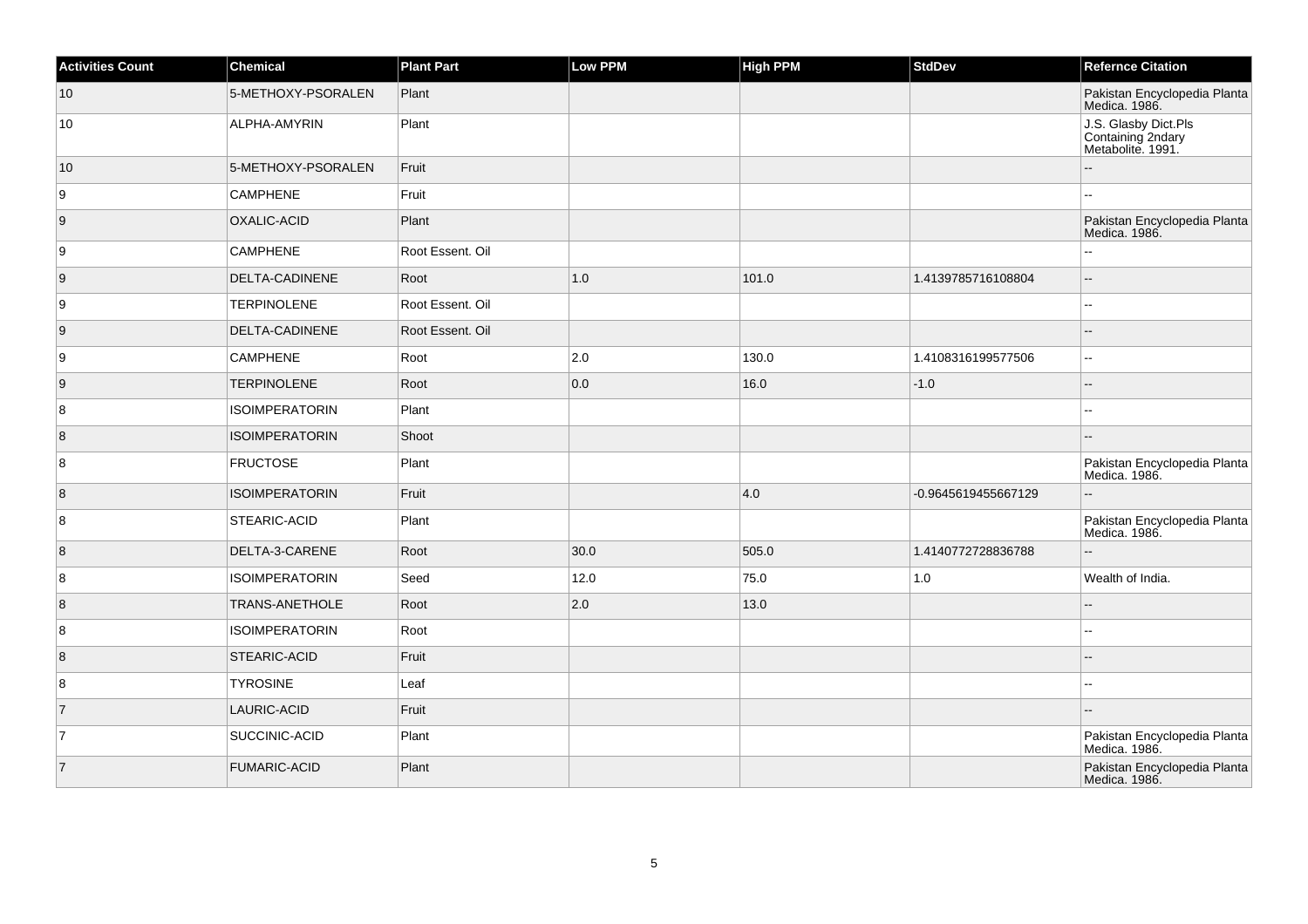| <b>Activities Count</b> | <b>Chemical</b>    | <b>Plant Part</b> | <b>Low PPM</b> | <b>High PPM</b> | <b>StdDev</b>       | <b>Refernce Citation</b>                                                                                                                                                    |
|-------------------------|--------------------|-------------------|----------------|-----------------|---------------------|-----------------------------------------------------------------------------------------------------------------------------------------------------------------------------|
| $\overline{7}$          | <b>PIMPINELLIN</b> | Plant             |                |                 |                     | Pakistan Encyclopedia Planta<br>Medica. 1986.                                                                                                                               |
| $\vert$ 7               | <b>PIPERITONE</b>  | Root              | 0.0            | 3.0             |                     |                                                                                                                                                                             |
| $\overline{7}$          | <b>GLUCOSE</b>     | Plant             |                |                 |                     | Pakistan Encyclopedia Planta<br>Medica. 1986.                                                                                                                               |
| $\overline{7}$          | PHENYLALANINE      | Leaf              |                |                 |                     | $\qquad \qquad -$                                                                                                                                                           |
| $\overline{7}$          | <b>PIMPINELLIN</b> | Fruit             |                |                 |                     |                                                                                                                                                                             |
| $\overline{7}$          | <b>LIGUSTILIDE</b> | Plant             |                |                 |                     | Pakistan Encyclopedia Planta<br>Medica. 1986.                                                                                                                               |
| $\overline{7}$          | <b>LIGUSTILIDE</b> | Root              |                |                 |                     | $\overline{a}$                                                                                                                                                              |
| $\,6$                   | ACETALDEHYDE       | Seed              |                |                 |                     | Newall, C. A., Anderson, L. A.<br>and Phillipson, J. D. 1996.<br>Herbal Medicine - A Guide for<br>Health-care Professionals.<br>The Pharmaceutical Press,<br>London. 296pp. |
| 6                       | BETA-BISABOLENE    | Root              | 8.0            | 72.0            | -1.2022170084503725 | $\mathbf{H}$                                                                                                                                                                |
| 6                       | <b>ZINGIBERENE</b> | Root              | 0.0            | 5.0             | $-1.0$              | $\overline{a}$                                                                                                                                                              |
| 6                       | <b>FENCHONE</b>    | Plant             |                |                 |                     | Pakistan Encyclopedia Planta<br>Medica. 1986.                                                                                                                               |
| 6                       | OXYPEUCEDANIN      | Shoot             |                |                 |                     | $\overline{\phantom{a}}$                                                                                                                                                    |
| 6                       | OXYPEUCEDANIN      | Fruit             |                |                 |                     | --                                                                                                                                                                          |
| $\,6$                   | BETA-BISABOLENE    | Root Essent. Oil  |                |                 |                     |                                                                                                                                                                             |
| 6                       | <b>FURFURAL</b>    | Root              |                |                 |                     | Pakistan Encyclopedia Planta<br>Medica. 1986.                                                                                                                               |
| 6                       | MYRISTIC-ACID      | Fruit             |                |                 |                     | $\overline{a}$                                                                                                                                                              |
| 6                       | OXYPEUCEDANIN      | Root              | 0.0            | 385.0           | $-1.0$              | --                                                                                                                                                                          |
| 6                       | <b>FENCHONE</b>    | Root Essent. Oil  |                |                 |                     |                                                                                                                                                                             |
| 6                       | OXYPEUCEDANIN      | Plant             |                |                 |                     | $\sim$                                                                                                                                                                      |
| 5                       | ERGOSTEROL         | Fruit             |                |                 |                     |                                                                                                                                                                             |
| 5                       | <b>SABINOL</b>     | Root              | 0.0            | 34.0            |                     | $\overline{\phantom{a}}$                                                                                                                                                    |
| 5                       | XANTHOTOXOL        | Plant             |                |                 |                     |                                                                                                                                                                             |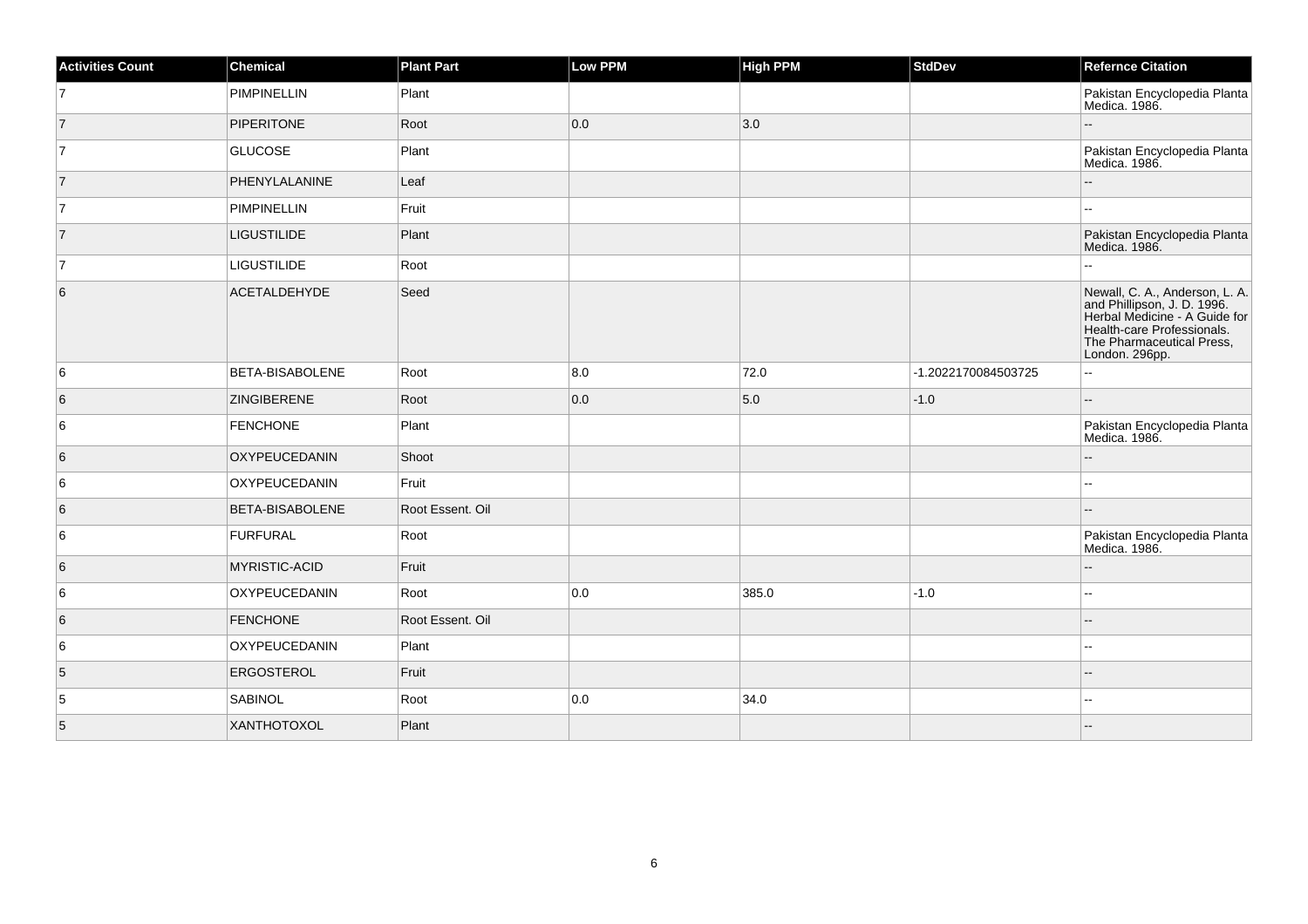| <b>Activities Count</b> | Chemical                           | <b>Plant Part</b> | Low PPM | <b>High PPM</b> | StdDev             | <b>Refernce Citation</b>                                                                                                                                                 |
|-------------------------|------------------------------------|-------------------|---------|-----------------|--------------------|--------------------------------------------------------------------------------------------------------------------------------------------------------------------------|
| 5                       | XANTHOTOXOL                        | Seed              |         |                 |                    | Jeffery B. Harborne and H.<br>Baxter, eds. 1983.<br>Phytochemical Dictionary. A<br>Handbook of Bioactive<br>Compounds from Plants.<br>Taylor & Frost, London. 791<br>pp. |
| 5                       | BETA-ELEMENE                       | Root Essent. Oil  |         |                 |                    | ш,                                                                                                                                                                       |
| $\overline{5}$          | <b>BYAKANGELICIN</b>               | Root              |         | 13.0            |                    | 44                                                                                                                                                                       |
| 5                       | <b>SABINENE</b>                    | Root Essent. Oil  |         |                 |                    |                                                                                                                                                                          |
| 5                       | <b>ERGOSTEROL</b>                  | Plant             |         |                 |                    | Pakistan Encyclopedia Planta<br>Medica. 1986.                                                                                                                            |
| $\overline{5}$          | <b>SABINENE</b>                    | Root              | 2.0     | 95.0            | 0.0843149140979014 | $-$                                                                                                                                                                      |
| $\overline{5}$          | <b>GLUTAMINE</b>                   | Leaf              |         |                 |                    | шш.                                                                                                                                                                      |
| $\overline{5}$          | <b>BETA-ELEMENE</b>                | Root              | 0.0     | 90.0            | $-1.0$             | --                                                                                                                                                                       |
| 5                       | ZEAXANTHIN                         | Leaf              |         |                 |                    |                                                                                                                                                                          |
| 5                       | BETA-<br><b>SESQUIPHELLANDRENE</b> | Root              | 0.0     | 7.0             | $-1.0$             | $-$                                                                                                                                                                      |
| 5                       | XANTHOTOXOL                        | Fruit             |         |                 |                    | --                                                                                                                                                                       |
| $\vert$ 4               | BETA-AMYRIN-ACETATE                | Plant             |         |                 |                    | Pakistan Encyclopedia Planta<br>Medica. 1986.                                                                                                                            |
| 4                       | OSTHOLE                            | Root              |         |                 |                    |                                                                                                                                                                          |
| $\vert$ 4               | <b>RUTAMARIN</b>                   | Plant             |         |                 |                    | Pakistan Encyclopedia Planta<br>Medica. 1986.                                                                                                                            |
| 3                       | ASPARTIC-ACID                      | Leaf              |         |                 |                    | Ξ.                                                                                                                                                                       |
| $\vert 3 \vert$         | BETA-PHELLANDRENE                  | Fruit             |         |                 |                    | $-$                                                                                                                                                                      |
| $\overline{3}$          | <b>CIS-OCIMENE</b>                 | Root Essent. Oil  |         |                 |                    |                                                                                                                                                                          |
| $\vert 3 \vert$         | <b>ISOLEUCINE</b>                  | Leaf              |         |                 |                    |                                                                                                                                                                          |
| 3                       | ALANINE                            | Leaf              |         |                 |                    | ÷÷.                                                                                                                                                                      |
| $\overline{3}$          | <b>VALINE</b>                      | Leaf              |         |                 |                    |                                                                                                                                                                          |
| 3                       | BETA-PHELLANDRENE                  | Root              | 50.0    | 5320.0          | $1.0$              | --                                                                                                                                                                       |
| $\vert$ 3               | <b>CIS-OCIMENE</b>                 | Root              | 4.0     | 125.0           |                    |                                                                                                                                                                          |
| 3                       | <b>BETA-SELINENE</b>               | Root              |         |                 |                    | ۵.                                                                                                                                                                       |
| $\overline{3}$          | CEDROL                             | Root              |         |                 |                    |                                                                                                                                                                          |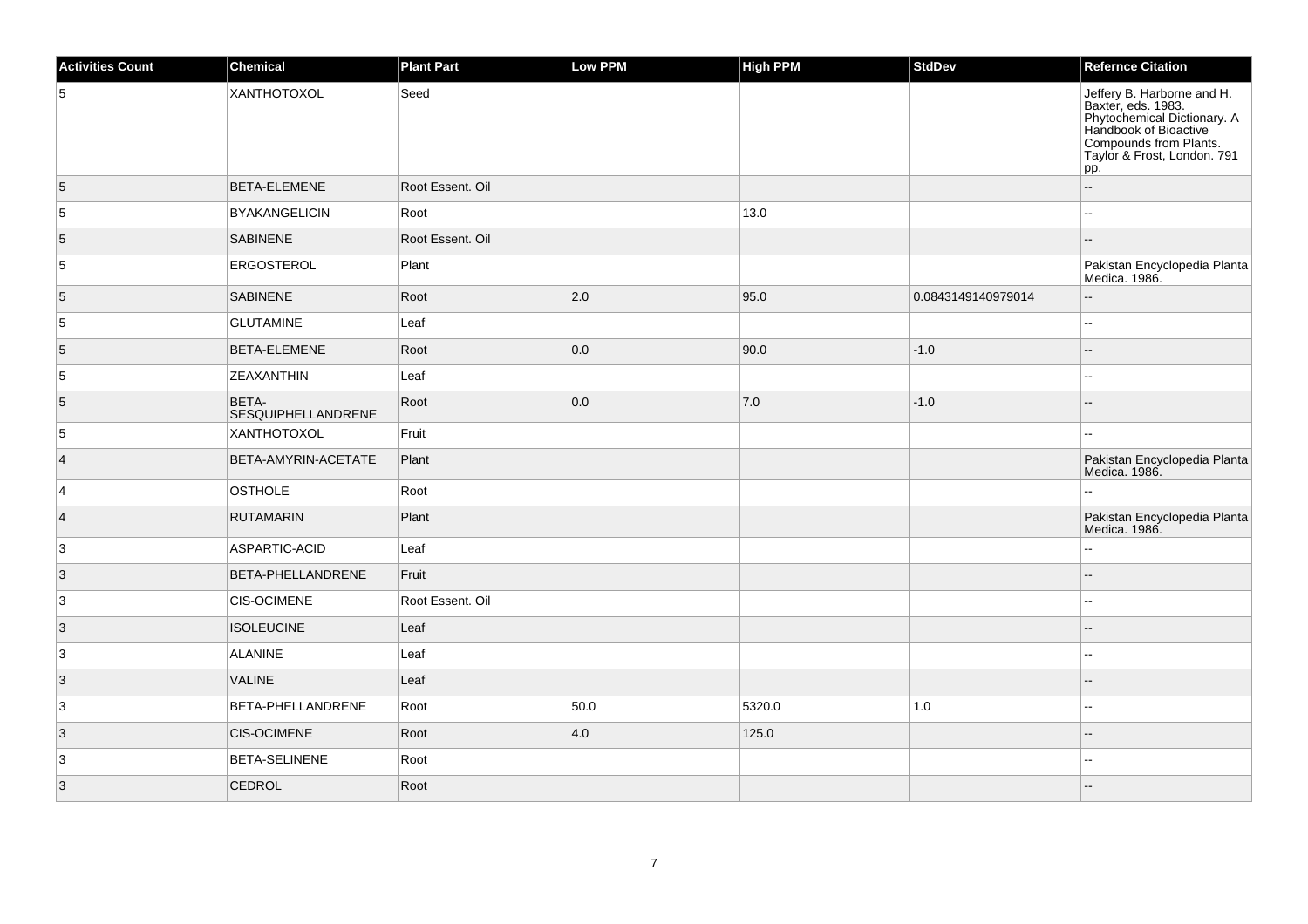| <b>Activities Count</b> | Chemical                             | <b>Plant Part</b> | Low PPM | <b>High PPM</b> | <b>StdDev</b>      | <b>Refernce Citation</b>                                                                          |
|-------------------------|--------------------------------------|-------------------|---------|-----------------|--------------------|---------------------------------------------------------------------------------------------------|
| $\overline{3}$          | AR-CURCUMENE                         | Root              | 0.0     | 6.0             | $-1.0$             |                                                                                                   |
| $\vert 3 \vert$         | BETA-PHELLANDRENE                    | Root Essent, Oil  |         |                 |                    |                                                                                                   |
| $\vert$ 2               | <b>DIACETYL</b>                      | Root              |         |                 |                    | Pakistan Encyclopedia Planta<br>Medica. 1986.                                                     |
| $ 2\rangle$             | ALPHA-METHYL-BUTYRIC-<br><b>ACID</b> | Plant             |         |                 |                    | Pakistan Encyclopedia Planta<br>Medica. 1986.                                                     |
| $\overline{2}$          | METHANOL                             | Root              |         |                 |                    |                                                                                                   |
| $ 2\rangle$             | <b>CONIFERIN</b>                     | Root              |         |                 |                    | Pakistan Encyclopedia Planta<br>Medica. 1986.                                                     |
| $\overline{2}$          | <b>ASPARAGINE</b>                    | Leaf              |         |                 |                    |                                                                                                   |
| $\overline{2}$          | ALPHA-HUMULENE                       | Root              | 18.0    | 50.0            | 1.4138559108869015 | Lawrence, B.M., Essential<br>Oils 1976-1977, Essential<br>Oils 1978, Essential Oils<br>1979-1980. |
| $\overline{2}$          | OXYPEUCEDANIN-<br><b>HYDRATE</b>     | Root              |         | 1500.0          |                    | 4                                                                                                 |
| $\overline{2}$          | BETA-MYRCENE                         | Root              |         |                 |                    |                                                                                                   |
| $\overline{2}$          | <b>THUJOPSENE</b>                    | Root              |         |                 |                    | ż.                                                                                                |
| $\vert$ 2               | OXYPEUCEDANIN-<br><b>HYDRATE</b>     | Shoot             |         |                 |                    | ÷.                                                                                                |
| $\overline{2}$          | ALPHA-AMYRIN-ACETATE                 | Fruit             |         | 26.0            |                    | шш.                                                                                               |
| $\vert$ 2               | <b>PHELLOPTERIN</b>                  | Plant             |         |                 |                    |                                                                                                   |
| $\overline{2}$          | <b>ELEMOL</b>                        | Root Essent. Oil  |         |                 |                    |                                                                                                   |
| $\overline{2}$          | <b>CONIFERIN</b>                     | Plant             |         |                 |                    | Pakistan Encyclopedia Planta<br>Medica. 1986.                                                     |
| $\overline{2}$          | ARCHANGELICIN                        | Shoot             |         |                 |                    |                                                                                                   |
| $ 2\rangle$             | PHELLOPTERIN                         | Root              |         |                 |                    | Phytochem. Anal. 3(1):42-48.<br>1992                                                              |
| $\vert$ 2               | OXYPEUCEDANIN-<br><b>HYDRATE</b>     | Fruit             |         |                 |                    | L.                                                                                                |
| $\vert$ 2               | VIOLAXANTHIN                         | Leaf              |         |                 |                    |                                                                                                   |
| $\vert$ 2               | OCTYL-ISOVALERATE                    | Root Essent. Oil  |         |                 |                    | 44                                                                                                |
| $\vert$ 2               | <b>ARCHANGELICIN</b>                 | Fruit             |         |                 |                    |                                                                                                   |
| $\overline{2}$          | PALMITOLEIC-ACID                     | Fruit             |         |                 |                    | $\overline{a}$                                                                                    |
| $\vert$ 2               | LUPEOL-ACETATE                       | Fruit             |         | 40.0            |                    |                                                                                                   |
| $\overline{2}$          | <b>GERMACRENE-D</b>                  | Root              | 2.0     | 26.0            | $1.0$              | ż.                                                                                                |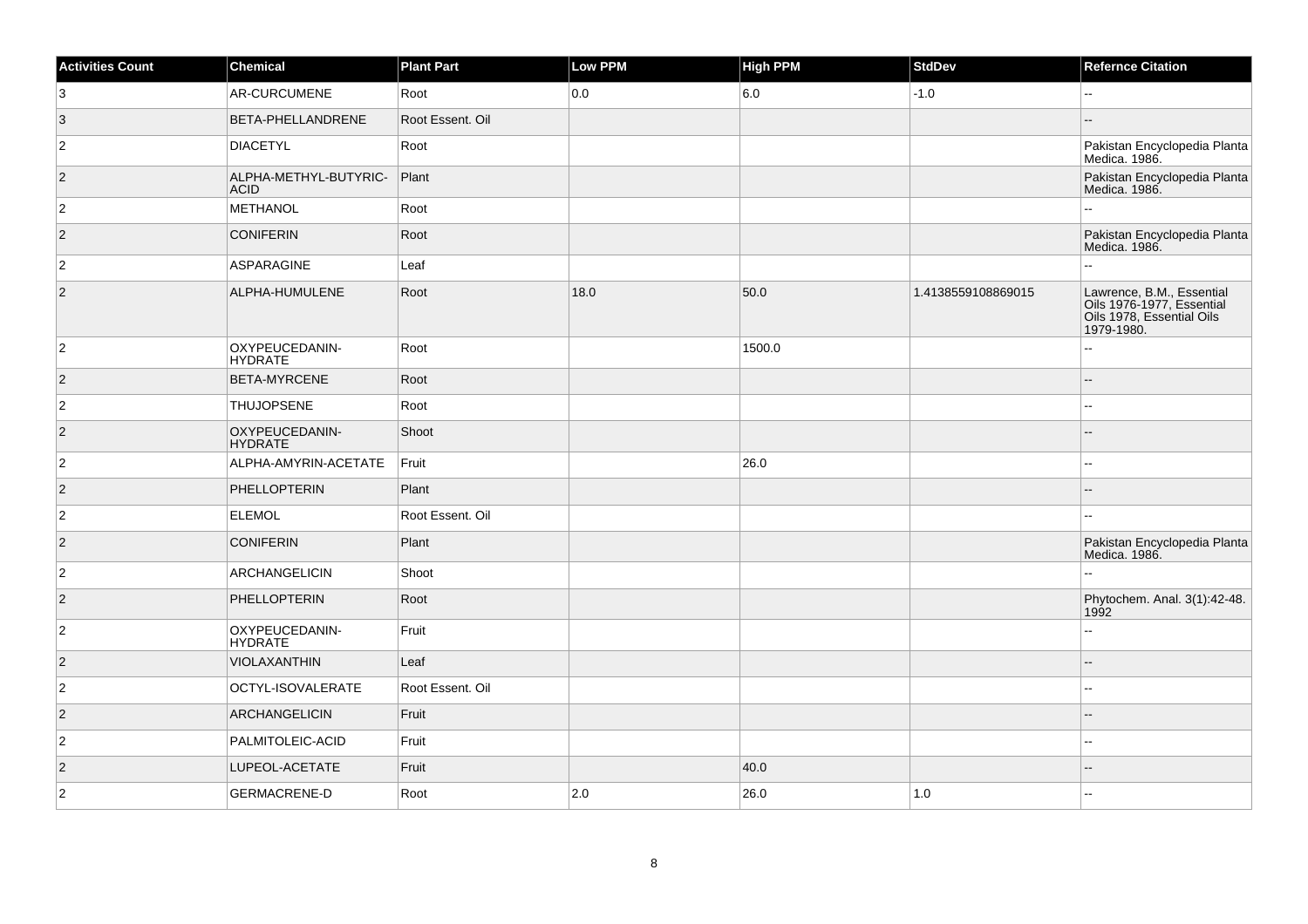| <b>Activities Count</b> | Chemical                                                                  | <b>Plant Part</b> | Low PPM | <b>High PPM</b> | <b>StdDev</b> | <b>Refernce Citation</b>                                                                                                              |
|-------------------------|---------------------------------------------------------------------------|-------------------|---------|-----------------|---------------|---------------------------------------------------------------------------------------------------------------------------------------|
| $\vert$ 2               | 2-NONANONE                                                                | Root              |         | 1.0             |               |                                                                                                                                       |
| $\overline{2}$          | TRANS-BETA-FARNESENE                                                      | Root              | 2.0     | 10.0            |               |                                                                                                                                       |
| $\overline{2}$          | <b>ARCHANGELICIN</b>                                                      | Plant             |         |                 |               |                                                                                                                                       |
| $\overline{2}$          | <b>ELEMOL</b>                                                             | Root              | 0.0     | 18.0            |               |                                                                                                                                       |
| $\overline{2}$          | OCTYL-ISOVALERATE                                                         | Root              |         |                 |               | Lawrence, B.M., Essential<br>Oils 1976-1977, Essential<br>Oils 1978, Essential Oils<br>1979-1980.                                     |
| $\overline{c}$          | LUPEOL-ACETATE                                                            | Plant             |         |                 |               | Pakistan Encyclopedia Planta<br>Medica. 1986.                                                                                         |
| 2                       | PALMITOLEIC-ACID                                                          | Seed              |         |                 |               | Leung, A. Y. and Foster, S.<br>1995. Encyclopedia of<br>Common Natural Ingredients<br>2nd Ed. John Wiley & Sons,<br>New York. 649 pp. |
| $\overline{2}$          | ALPHA-HUMULENE                                                            | Root Essent. Oil  |         |                 |               |                                                                                                                                       |
| $\vert$ 2               | TRIDECANOIC-ACID                                                          | Plant             |         |                 |               | Pakistan Encyclopedia Planta<br>Medica. 1986.                                                                                         |
| $\overline{c}$          | <b>GERMACRENE-D</b>                                                       | Root Essent. Oil  |         |                 |               |                                                                                                                                       |
| $ 2\rangle$             | OXYPEUCEDANIN-<br><b>HYDRATE</b>                                          | Seed              | 0.6     | 3.8             | $-1.0$        | Wealth of India.                                                                                                                      |
| $\overline{2}$          | OXYPEUCEDANIN-<br><b>HYDRATE</b>                                          | Plant             |         |                 |               |                                                                                                                                       |
| $\vert$ 2               | <b>ARCHANGELICIN</b>                                                      | Root              |         |                 |               |                                                                                                                                       |
| $\overline{2}$          | <b>BISABOLANGELONE</b>                                                    | Plant             |         |                 |               | Pakistan Encyclopedia Planta<br>Medica. 1986.                                                                                         |
| $\vert$ 1               | <b>XANTHOXYLETIN</b>                                                      | Plant             |         |                 |               | Pakistan Encyclopedia Planta<br>Medica. 1986.                                                                                         |
| $\overline{1}$          | ETHYL-LAURATE                                                             | Root              |         |                 |               |                                                                                                                                       |
| $\vert$ 1               | 8-(2-(3-METHYLBUTOXY)-3- Root<br>HYDROXY-3-<br>METHYLBUTOXY)PSORALE<br>N. |                   |         |                 |               | Phytochem. Anal. 3(1):42-48.<br>1992                                                                                                  |
| $\overline{1}$          | OLEIC-ACID-ETHYL-ESTER   Root Essent. Oil                                 |                   |         |                 |               |                                                                                                                                       |
| $\vert$ 1               | MALONIC-ACID                                                              | Root              |         |                 |               | Leung, A. Y. and Foster, S.<br>1995. Encyclopedia of<br>Common Natural Ingredients<br>2nd Ed. John Wiley & Sons,<br>New York. 649 pp. |
| $\vert$ 1               | ANGELIC-ACID                                                              | Plant             |         |                 |               | Pakistan Encyclopedia Planta<br>Medica. 1986.                                                                                         |
| $\vert$ 1               | <b>OSTRUTHOL</b>                                                          | Root              |         | 2000.0          |               |                                                                                                                                       |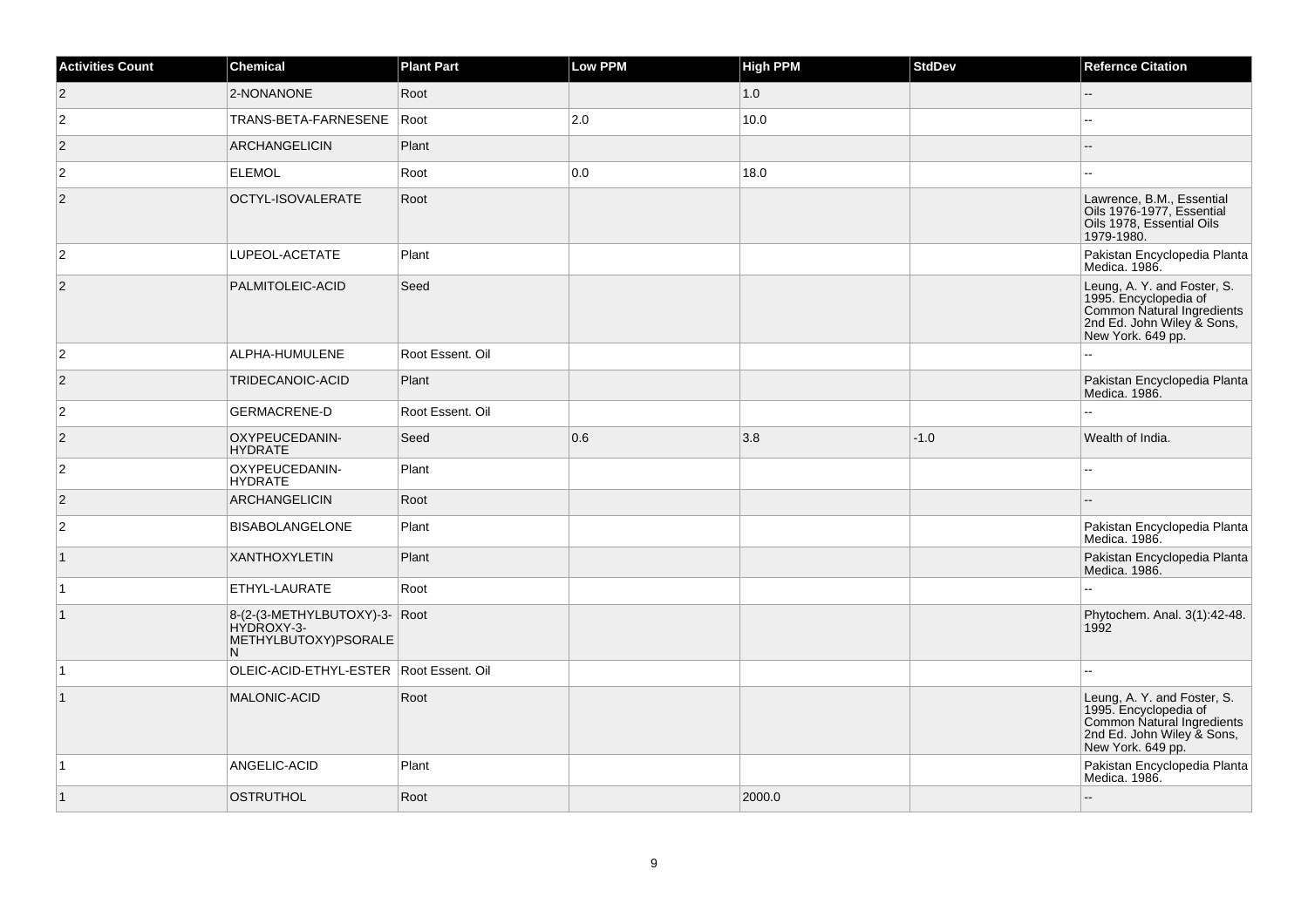| <b>Activities Count</b> | <b>Chemical</b>                        | <b>Plant Part</b> | <b>Low PPM</b> | <b>High PPM</b> | <b>StdDev</b> | <b>Refernce Citation</b>                                                                                                                                                 |
|-------------------------|----------------------------------------|-------------------|----------------|-----------------|---------------|--------------------------------------------------------------------------------------------------------------------------------------------------------------------------|
| $\vert$ 1               | <b>VISNAGIN</b>                        | Plant             |                |                 |               | Pakistan Encyclopedia Planta<br>Medica. 1986.                                                                                                                            |
| $\vert$ 1               | <b>SPHONDIN</b>                        | Plant             |                |                 |               | Pakistan Encyclopedia Planta<br>Medica. 1986.                                                                                                                            |
| $\vert$ 1               | <b>BEHENIC-ACID</b>                    | Plant             |                |                 |               | Pakistan Encyclopedia Planta<br>Medica. 1986.                                                                                                                            |
| $\vert$ 1               | TRANS-CARVEOL                          | Root Essent. Oil  |                |                 |               |                                                                                                                                                                          |
| $\vert$ 1               | PALMITIC-ACID-ETHYL-<br><b>ESTER</b>   | Root Essent. Oil  |                |                 |               |                                                                                                                                                                          |
| $\vert$ 1               | PENTADECANOIC-ACID                     | Plant             |                |                 |               | Pakistan Encyclopedia Planta<br>Medica. 1986.                                                                                                                            |
| $\vert$ 1               | <b>TIGLIC-ACID</b>                     | Plant             |                |                 |               | Jeffery B. Harborne and H.<br>Baxter, eds. 1983.<br>Phytochemical Dictionary. A<br>Handbook of Bioactive<br>Compounds from Plants.<br>Taylor & Frost, London. 791<br>pp. |
| $\vert$ 1               | ETHYL-MYRISTATE                        | Root Essent, Oil  |                |                 |               | -−                                                                                                                                                                       |
| $\vert$ 1               | ETHYL-PALMITATE                        | Root              |                | 10.0            |               |                                                                                                                                                                          |
| $\vert$ 1               | BYAKANGELICIN-<br>ANGELATE             | Root              |                | 8.0             |               |                                                                                                                                                                          |
| $\vert$ 1               | <b>ACONITIC-ACID</b>                   | Plant             |                |                 |               | Pakistan Encyclopedia Planta<br>Medica. 1986.                                                                                                                            |
| $\vert$ 1               | QUINIC-ACID                            | Plant             |                |                 |               | Pakistan Encyclopedia Planta<br>Medica. 1986.                                                                                                                            |
| $\vert$ 1               | ETHYL-OLEATE                           | Root              |                |                 |               |                                                                                                                                                                          |
| $\vert$ 1               | 2'-ANGELOYL-3'-<br>ISOVALERYL-VAGINATE | Root              |                |                 |               | Phytochem. Anal. 3(1):42-48.<br>1992                                                                                                                                     |
| $\vert$ 1               | <b>CUPARENE</b>                        | Root              | 3.0            | 10.0            | 1.0           | Lawrence, B.M., Essential<br>Oils 1976-1977, Essential<br>Oils 1978, Essential Oils<br>1979-1980.                                                                        |
| $\vert$ 1               | ETHYL-MYRISTATE                        | Root              |                |                 |               |                                                                                                                                                                          |
| $\vert$ 1               | TRANS-CARVEOL                          | Root              | 0.0            | 11.0            |               |                                                                                                                                                                          |
| $\vert$ 1               | <b>OSTRUTHOL</b>                       | Seed              | 9.0            | 57.0            |               | Wealth of India.                                                                                                                                                         |
| $\vert$ 1               | <b>CUPARENE</b>                        | Root Essent, Oil  |                |                 |               | Ξ.                                                                                                                                                                       |
| $\vert$ 1               | LAURIC-ACID-ETHYL-<br><b>ESTER</b>     | Root Essent. Oil  |                |                 |               |                                                                                                                                                                          |
| 0                       | BETA-COPAENE                           | Root              | 8.0            | 20.0            |               | Lawrence, B.M., Essential<br>Oils 1976-1977, Essential<br>Oils 1978, Essential Oils<br>1979-1980.                                                                        |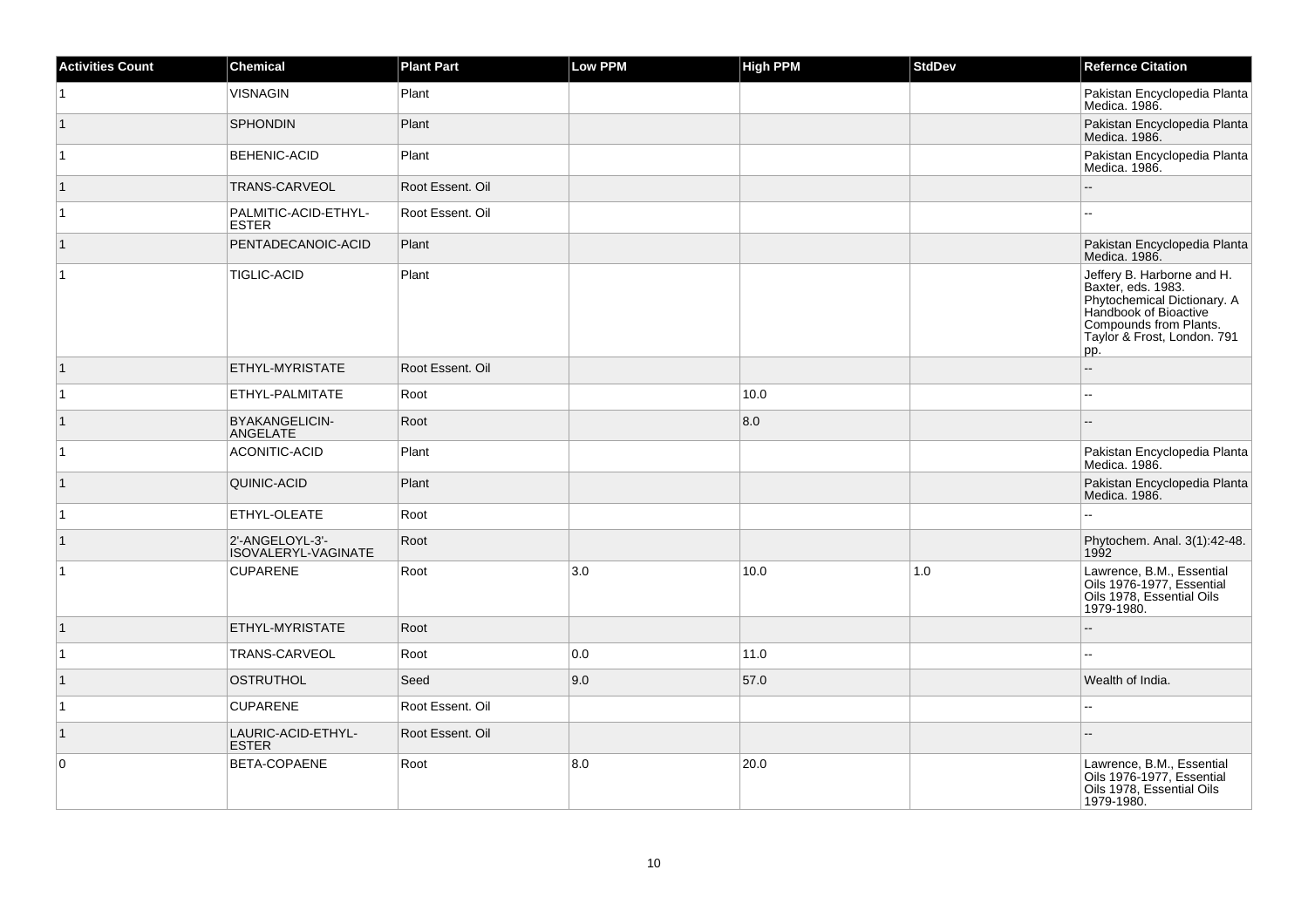| <b>Activities Count</b> | <b>Chemical</b>                                                          | <b>Plant Part</b> | Low PPM | <b>High PPM</b> | <b>StdDev</b>        | <b>Refernce Citation</b>                                                                          |
|-------------------------|--------------------------------------------------------------------------|-------------------|---------|-----------------|----------------------|---------------------------------------------------------------------------------------------------|
| $\overline{0}$          | <b>OCTADECANE</b>                                                        | Root              | 0.0     | 5.0             |                      | $-$                                                                                               |
| 0                       | TRANS-4-ETHOXY-<br><b>THUJANE</b>                                        | Root Essent. Oil  |         |                 |                      | ÷÷.                                                                                               |
| $\overline{0}$          | 5-METHYL-ANGELICIN                                                       | Plant             |         |                 |                      | Pakistan Encyclopedia Planta<br>Medica. 1986.                                                     |
| 0                       | <b>DIHYDROCARVONE</b>                                                    | Seed              | 160.0   | 1025.0          | 0.004692483254163068 |                                                                                                   |
| $\overline{0}$          | OXYPEUCIDANIN-<br><b>HYDRATE</b>                                         | Root              |         |                 |                      |                                                                                                   |
| $\overline{0}$          | <b>ZOZYMIN</b>                                                           | Plant             |         |                 |                      | Pakistan Encyclopedia Planta<br>Medica. 1986.                                                     |
| $\overline{0}$          | METHYL-ETHYL-ACETIC-<br><b>ACID</b>                                      | Seed              |         |                 |                      |                                                                                                   |
| $\overline{0}$          | HEXADECAN-1-OL                                                           | Root              |         |                 |                      |                                                                                                   |
| $\overline{0}$          | <b>FURANCHROMONE</b>                                                     | Plant             |         |                 |                      | Pakistan Encyclopedia Planta<br>Medica. 1986.                                                     |
| $\overline{0}$          | <b>CRYPTONE</b>                                                          | Root              | 16.0    | 50.0            |                      | Lawrence, B.M., Essential<br>Oils 1976-1977, Essential<br>Oils 1978, Essential Oils<br>1979-1980. |
| $\overline{0}$          | ALPHA-COPAEN-8-OL                                                        | Root              |         |                 |                      |                                                                                                   |
| $\mathsf 0$             | TRANS-VERBENYL-<br><b>ACETATE</b>                                        | Root              | 15.0    | 46.0            |                      | Lawrence, B.M., Essential<br>Oils 1976-1977, Essential<br>Oils 1978, Essential Oils<br>1979-1980. |
| $\overline{0}$          | <b>CIS-PIPERITOL</b>                                                     | Root Essent. Oil  |         |                 |                      | --                                                                                                |
| 0                       | PRANGOLARIN                                                              | Plant             |         |                 |                      |                                                                                                   |
| $\overline{0}$          | (+)-ALPHA-CURCUMENE                                                      | Root Essent. Oil  |         |                 |                      |                                                                                                   |
| 0                       | ETHYL-CAPRATE                                                            | Root Essent. Oil  |         |                 |                      | ۵.                                                                                                |
| $\overline{0}$          | ETHYL-LINOLEATE                                                          | Root              |         | 8.0             |                      |                                                                                                   |
| 0                       | BETA-FARNESENE                                                           | Root Essent. Oil  |         |                 |                      |                                                                                                   |
| $\overline{0}$          | CIS-4-ETHOXY-2-PINENE                                                    | Root              |         | 5.0             |                      |                                                                                                   |
| 0                       | DIPRENYL-NARINGENIN                                                      | Root              |         |                 |                      | Wealth of India.                                                                                  |
| $\overline{0}$          | <b>SPATHULENOL</b>                                                       | Root              |         |                 |                      |                                                                                                   |
| $\overline{0}$          | 1-O-BETA-D-<br>GLUCOPYRANOSYL-<br>(2S,3P)-3-HYDROXY-<br><b>MARMESINE</b> | Plant             |         |                 |                      | Pakistan Encyclopedia Planta<br>Medica. 1986.                                                     |
| $\overline{0}$          | SABINYL-ACETATE                                                          | Root              | 0.0     | 5.0             |                      | ш,                                                                                                |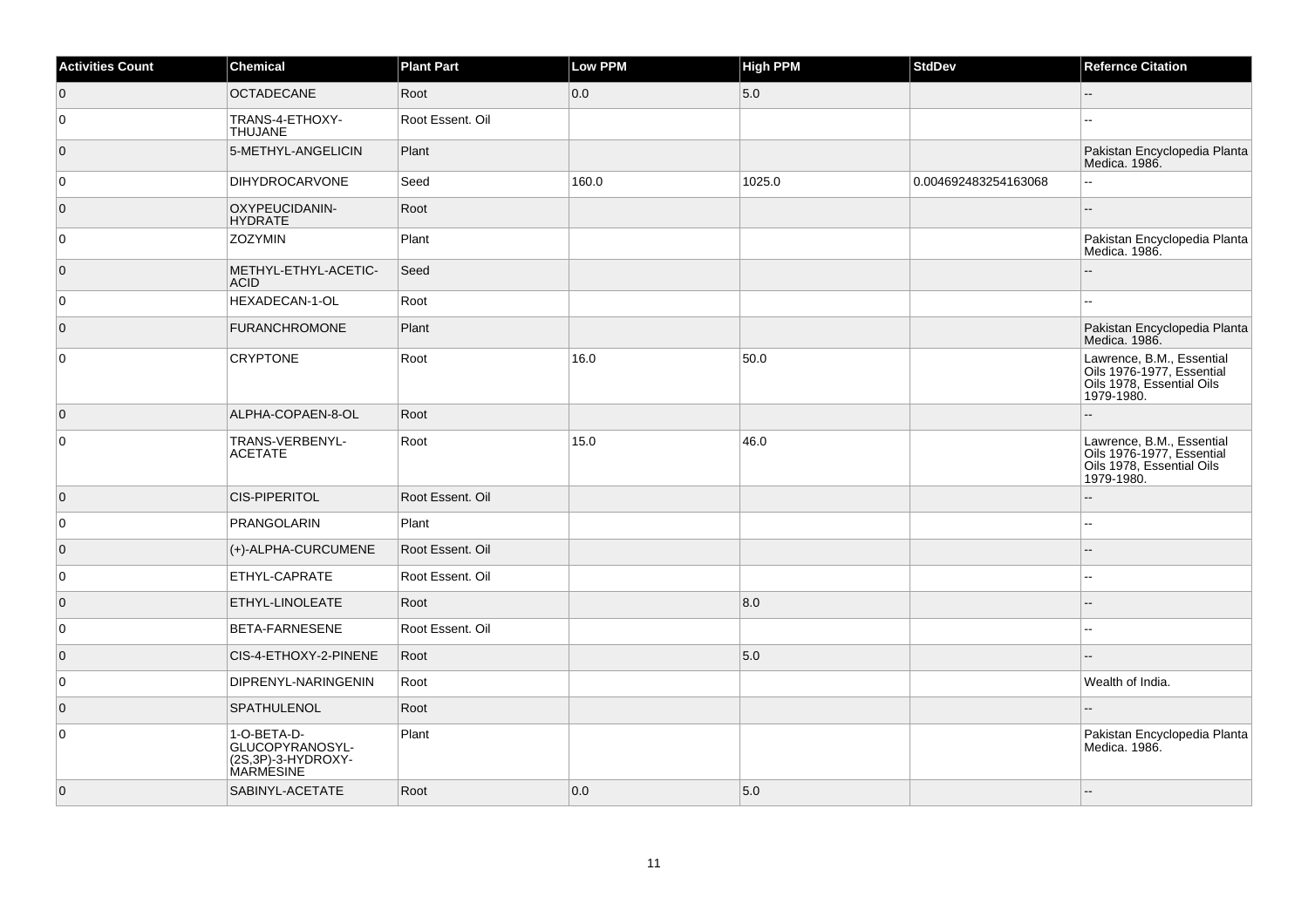| <b>Activities Count</b> | <b>Chemical</b>                       | <b>Plant Part</b> | Low PPM | <b>High PPM</b> | <b>StdDev</b> | <b>Refernce Citation</b>                                                                                                                                                    |
|-------------------------|---------------------------------------|-------------------|---------|-----------------|---------------|-----------------------------------------------------------------------------------------------------------------------------------------------------------------------------|
| 0                       | <b>OROSELONE</b>                      | Root Essent, Oil  |         | 25000.0         |               | Щ,                                                                                                                                                                          |
| $\overline{0}$          | HEXYL-METHYL-<br><b>PHTHALATE</b>     | Seed              | 3600.0  | 13680.0         |               | Leung, A. Y. and Foster, S.<br>1995. Encyclopedia of<br>Common Natural Ingredients<br>2nd Ed. John Wiley & Sons,<br>New York. 649 pp.                                       |
| 0                       | CUMINYL-ALDEHYDE                      | Root Essent. Oil  |         |                 |               | Ξ.                                                                                                                                                                          |
| $\overline{0}$          | <b>BETA-THUJENE</b>                   | Root              | 6900.0  | 8700.0          |               | $\overline{a}$                                                                                                                                                              |
| 0                       | 13-TRIDECANOLIDE                      | Root              | 15.0    | 50.0            |               | шш.                                                                                                                                                                         |
| $\overline{0}$          | BETA-CARYOPHYLLENE                    | Seed              |         |                 |               | Newall, C. A., Anderson, L. A.<br>and Phillipson, J. D. 1996.<br>Herbal Medicine - A Guide for<br>Health-care Professionals.<br>The Pharmaceutical Press,<br>London. 296pp. |
| 0                       | PENTADECANOLIDE                       | Root Essent. Oil  |         | 60000.0         |               | 44                                                                                                                                                                          |
| $\overline{0}$          | <b>PRANGOLARIN</b>                    | Root              |         |                 |               | --                                                                                                                                                                          |
| 0                       | TRANS-4-ETHOXY-<br><b>THUJANE</b>     | Root              |         | 10.0            |               | шш.                                                                                                                                                                         |
| $\overline{0}$          | NONADECANE                            | Root              | 0.0     | 5.0             | 1.0           | --                                                                                                                                                                          |
| 0                       | TRANS-4-ETHOXY-PIN-2-<br><b>ENE</b>   | Root Essent, Oil  |         |                 |               | шш.                                                                                                                                                                         |
| $\overline{0}$          | <b>OXYPEUCIDANIN</b>                  | Root              |         |                 |               |                                                                                                                                                                             |
| $\overline{0}$          | HERACLENOL-2'-O-<br><b>SENECIOATE</b> | Root              |         | 1.0             |               | ۵.                                                                                                                                                                          |
| $\overline{0}$          | ALPHA-CARYOPHYLLENE                   | Root              |         |                 |               |                                                                                                                                                                             |
| $\overline{0}$          | TRANS-VERBENYL-2-<br>METHYL-BUTYRATE  | Root              | 1.0     | 4.0             |               | Lawrence, B.M., Essential<br>Oils 1976-1977, Essential<br>Oils 1978, Essential Oils<br>1979-1980.                                                                           |
| $\overline{0}$          | $(+)$ -CUPARENE                       | Root              |         |                 |               |                                                                                                                                                                             |
| 0                       | CIS-3-ETHOXY-1-P-<br><b>MENTHENE</b>  | Root              |         | 8.0             |               | --                                                                                                                                                                          |
| $\overline{0}$          | D-ALPHA-PHELLANDRENE                  | Seed              | 1140.0  | 7220.0          | $-1.0$        | Wealth of India.                                                                                                                                                            |
| 0                       | 1,1-DIETHOXYOCTANE                    | Root              |         |                 |               | L.                                                                                                                                                                          |
| $\overline{0}$          | HEPTYL-ISOVALERATE                    | Root              |         |                 |               | Lawrence, B.M., Essential<br>Oils 1976-1977, Essential<br>Oils 1978, Essential Oils<br>1979-1980.                                                                           |
| 0                       | CUMINYL-ALCOHOL                       | Root Essent. Oil  |         |                 |               |                                                                                                                                                                             |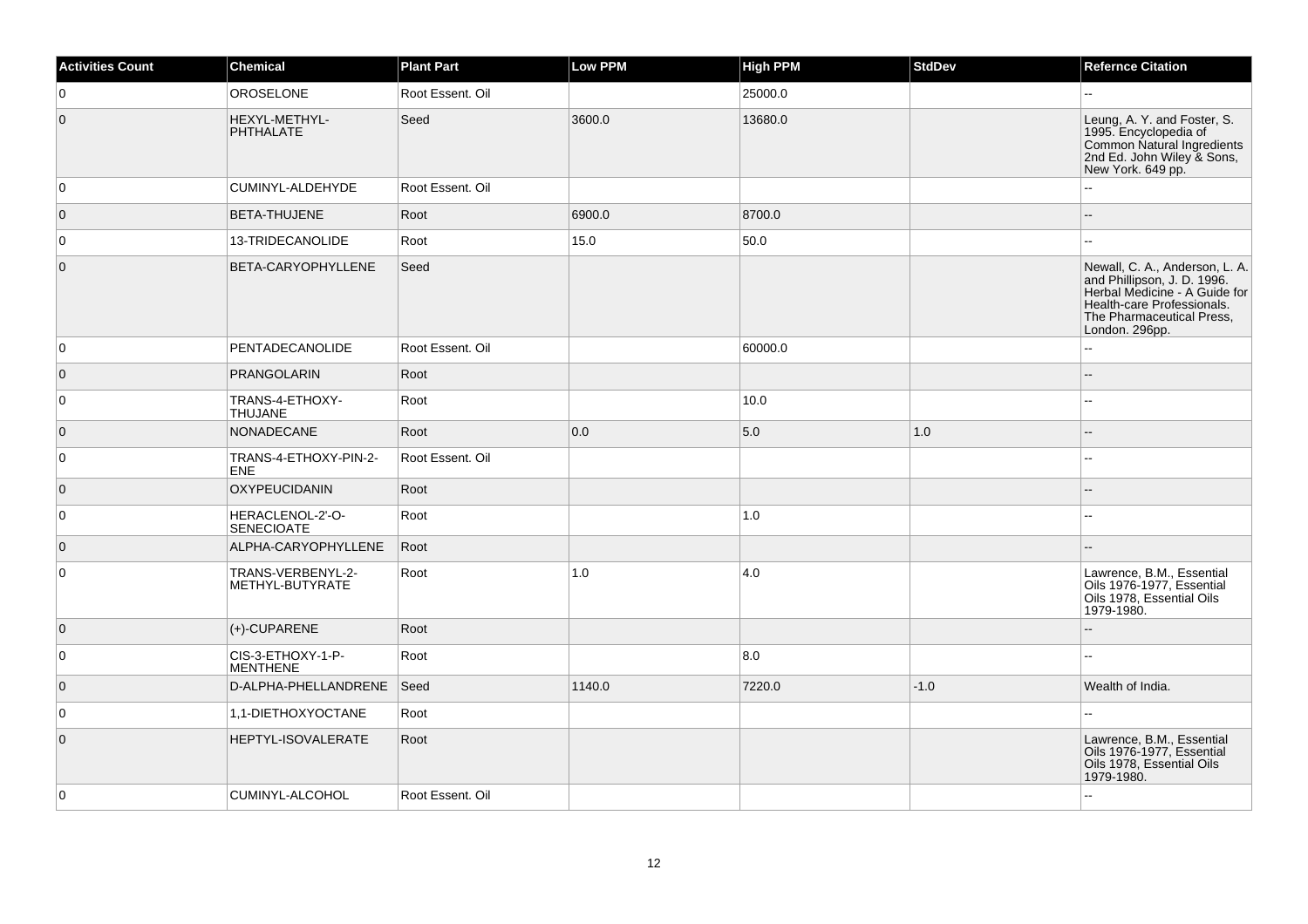| <b>Activities Count</b> | Chemical                                                       | <b>Plant Part</b> | Low PPM | <b>High PPM</b> | <b>StdDev</b> | <b>Refernce Citation</b>                                                                          |
|-------------------------|----------------------------------------------------------------|-------------------|---------|-----------------|---------------|---------------------------------------------------------------------------------------------------|
| $\overline{0}$          | <b>DELTOIN</b>                                                 | Plant             |         |                 |               | Pakistan Encyclopedia Planta<br>Medica. 1986.                                                     |
| 0                       | BETA-SITOSTERYL-<br><b>ARACHINATE</b>                          | Plant             |         |                 |               | Pakistan Encyclopedia Planta<br>Medica. 1986.                                                     |
| $\overline{0}$          | 12-METHYL-13-<br>TRIDECANOLIDE                                 | Root              | 1.0     | 12.0            |               |                                                                                                   |
| $\overline{0}$          | <b>TRIDECANOLIDE</b>                                           | Root Essent. Oil  |         |                 |               | ۵.                                                                                                |
| $\overline{0}$          | PENTADECAN-1-AL                                                | Root Essent. Oil  |         |                 |               | $-$                                                                                               |
| 0                       | TRANS-4-ETHOXY-2-<br><b>PINENE</b>                             | Root              |         | 79.0            |               |                                                                                                   |
| $\overline{0}$          | <b>OSTRUTOL</b>                                                | Plant             |         |                 |               |                                                                                                   |
| $\overline{0}$          | METHYL-ETHYL-ACETIC-<br><b>ACID</b>                            | Root              |         |                 |               |                                                                                                   |
| $\overline{0}$          | 5-METHOXY-GAMMA-<br><b>HYDROXYPSORALEN</b>                     | Plant             |         |                 |               | Pakistan Encyclopedia Planta<br>Medica. 1986.                                                     |
| 0                       | <b>MARMEZIN</b>                                                | Plant             |         |                 |               | Pakistan Encyclopedia Planta<br>Medica. 1986.                                                     |
| $\overline{0}$          | HERACLENOL-2'-O-<br><b>ISOVALERATE</b>                         | Root              |         | 13.0            |               |                                                                                                   |
| 0                       | BYAKANGELICIN-2'-O-<br><b>ISOVALERATE</b>                      | Root              |         | 2.0             |               | н.                                                                                                |
| $\overline{0}$          | <b>CIS-VERBENOL</b>                                            | Root              | 3.0     | 10.0            |               | Lawrence, B.M., Essential<br>Oils 1976-1977, Essential<br>Oils 1978, Essential Oils<br>1979-1980. |
| $\overline{0}$          | <b>TRANS-VERBENOL</b>                                          | Root              | 20.0    | 64.0            |               | Lawrence, B.M., Essential<br>Oils 1976-1977, Essential<br>Oils 1978, Essential Oils<br>1979-1980. |
| $\overline{0}$          | CIS-4-ETHOXY-THUJANE                                           | Root Essent, Oil  |         |                 |               |                                                                                                   |
| $\overline{0}$          | (+)-ALPHA-COPAENE                                              | Seed Essent. Oil  |         |                 |               | --                                                                                                |
| $\overline{0}$          | <b>ISOCOUMARIN</b>                                             | Plant             |         |                 |               | Pakistan Encyclopedia Planta<br>Medica. 1986.                                                     |
| $\overline{0}$          | ETHYL-CAPRATE                                                  | Root              |         |                 |               | ż.                                                                                                |
| $\overline{0}$          | CIS-1-ETHOXY-2-P-<br><b>MENTHENE</b>                           | Root              |         | 16.0            |               |                                                                                                   |
| 0                       | 7-METHOXY-8-(3-METHYL-<br>2-BUTENYL)-2H-1-<br>BENZOPYRAN-2-ONE | Root              | 50.0    | 2000.0          |               |                                                                                                   |
| $\overline{0}$          | <b>ANGELICAIN</b>                                              | Plant             |         |                 |               | ш,                                                                                                |
| 0                       | 1,1-DIETHOXYHEXANE                                             | Root              |         |                 |               |                                                                                                   |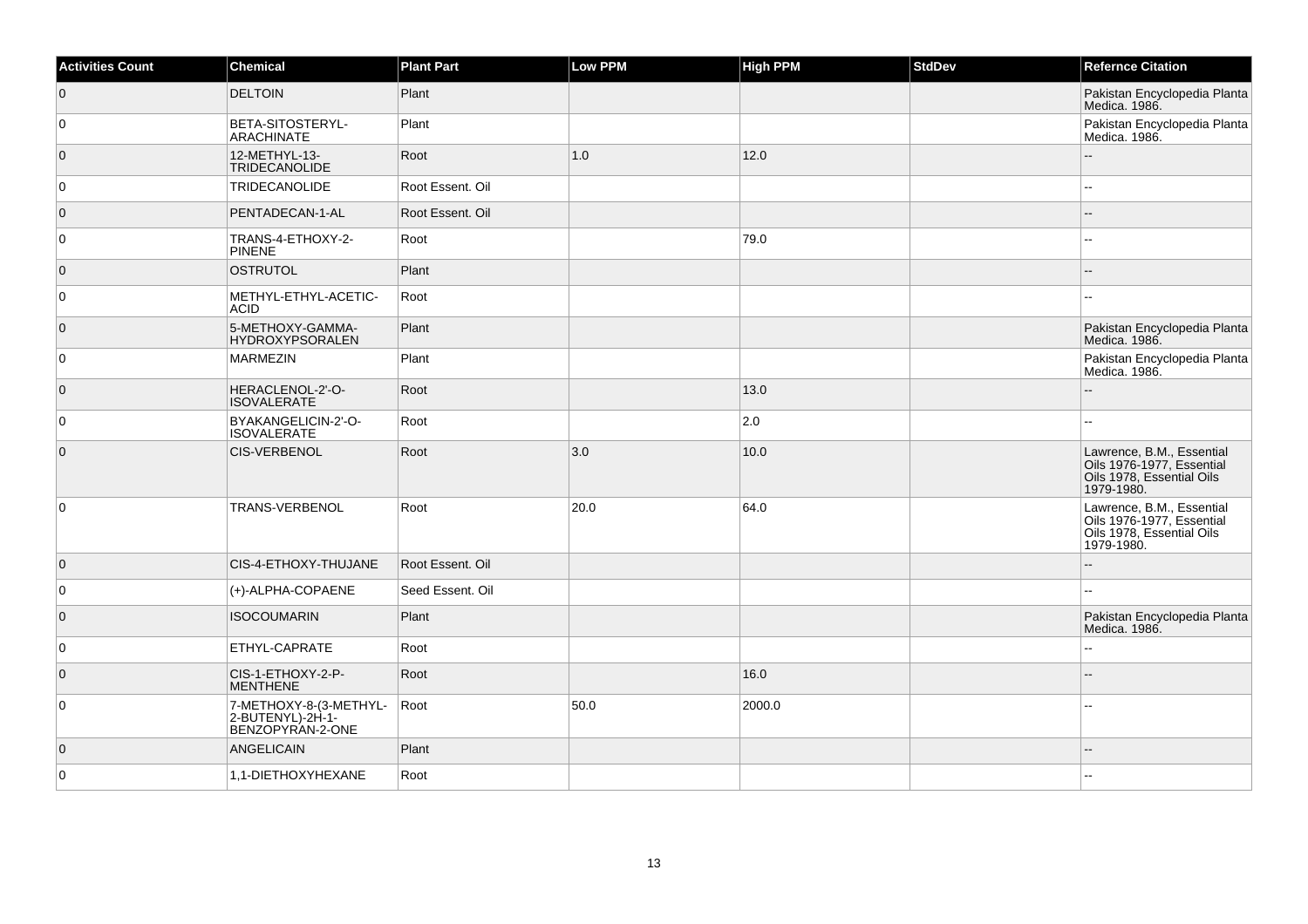| <b>Activities Count</b> | <b>Chemical</b>                        | <b>Plant Part</b> | Low PPM | <b>High PPM</b> | <b>StdDev</b> | <b>Refernce Citation</b>                                                                          |
|-------------------------|----------------------------------------|-------------------|---------|-----------------|---------------|---------------------------------------------------------------------------------------------------|
| $\overline{0}$          | <b>PRANGOLARIN</b>                     | Seed              | 12.0    | 75.0            |               | Wealth of India.                                                                                  |
| 0                       | <b>CRYPTONE</b>                        | Root Essent, Oil  |         |                 |               |                                                                                                   |
| $\overline{0}$          | BETA-SITOSTEROL-<br><b>PALMITATE</b>   | Plant             |         |                 |               | Pakistan Encyclopedia Planta<br>Medica. 1986.                                                     |
| $\overline{0}$          | TRIDECAN-1-OL                          | Root              |         |                 |               |                                                                                                   |
| $\overline{0}$          | ALPHA-COPAENE                          | Root              | 10.0    | 190.0           |               |                                                                                                   |
| 0                       | AZULENOGENIC-<br><b>HYDROCARBON</b>    | Seed              | 930.0   | 5890.0          |               | Wealth of India.                                                                                  |
| $\overline{0}$          | PENTADECAN-1-AL                        | Root              |         |                 |               |                                                                                                   |
| 0                       | TRANS-3-ETHOXY-1-P-<br><b>MENTHANE</b> | Root              |         | 4.0             |               |                                                                                                   |
| $\overline{0}$          | ALPHA-THUJENE                          | Root Essent, Oil  |         |                 |               |                                                                                                   |
| $\overline{0}$          | <b>HEPTADECANOLIDE</b>                 | Root              |         |                 |               |                                                                                                   |
| $\overline{0}$          | TETRADECAN-1-OL-<br><b>ACETATE</b>     | Root              |         |                 |               |                                                                                                   |
| 0                       | 5,7-DIHYDROXY-2-<br>METHYL-CHROMONE    | Plant             |         |                 |               | Pakistan Encyclopedia Planta<br>Medica. 1986.                                                     |
| $\overline{0}$          | <b>GAMMA-TERPINEOL</b>                 | Root              |         |                 |               |                                                                                                   |
| $\overline{0}$          | <b>MARMESININE</b>                     | Plant             |         |                 |               |                                                                                                   |
| $\overline{0}$          | HEPTYL-ISOVALERATE                     | Root Essent, Oil  |         |                 |               |                                                                                                   |
| $\overline{0}$          | CIS-SABINENE-HYDRATE                   | Root              |         |                 |               | Lawrence, B.M., Essential<br>Oils 1976-1977, Essential<br>Oils 1978, Essential Oils<br>1979-1980. |
| $\overline{0}$          | CIS-4-ETHOXY-PIN-2-ENE                 | Root Essent. Oil  |         |                 |               |                                                                                                   |
| 0                       | PETROSELINIC-ACID                      | Plant             |         |                 |               | Pakistan Encyclopedia Planta<br>Medica. 1986.                                                     |
| $\overline{0}$          | TRANS-CARVEOL-<br><b>ACETATE</b>       | Root Essent, Oil  |         |                 |               |                                                                                                   |
| 0                       | <b>ISOBERGAPTOL</b>                    | Plant             |         |                 |               | Pakistan Encyclopedia Planta<br>Medica. 1986.                                                     |
| $\overline{0}$          | EICOSENOIC-ACID                        | Fruit             |         |                 |               |                                                                                                   |
| 0                       | BETA-COPAENE                           | Root Essent. Oil  |         |                 |               |                                                                                                   |
| $\overline{0}$          | 5-UNDECEN-3-YNE                        | Root              | 2.0     | 15.0            |               |                                                                                                   |
| $\overline{0}$          | CHRYSANTHENYL-<br><b>ACETATE-II</b>    | Root              | 1.0     | 95.0            |               |                                                                                                   |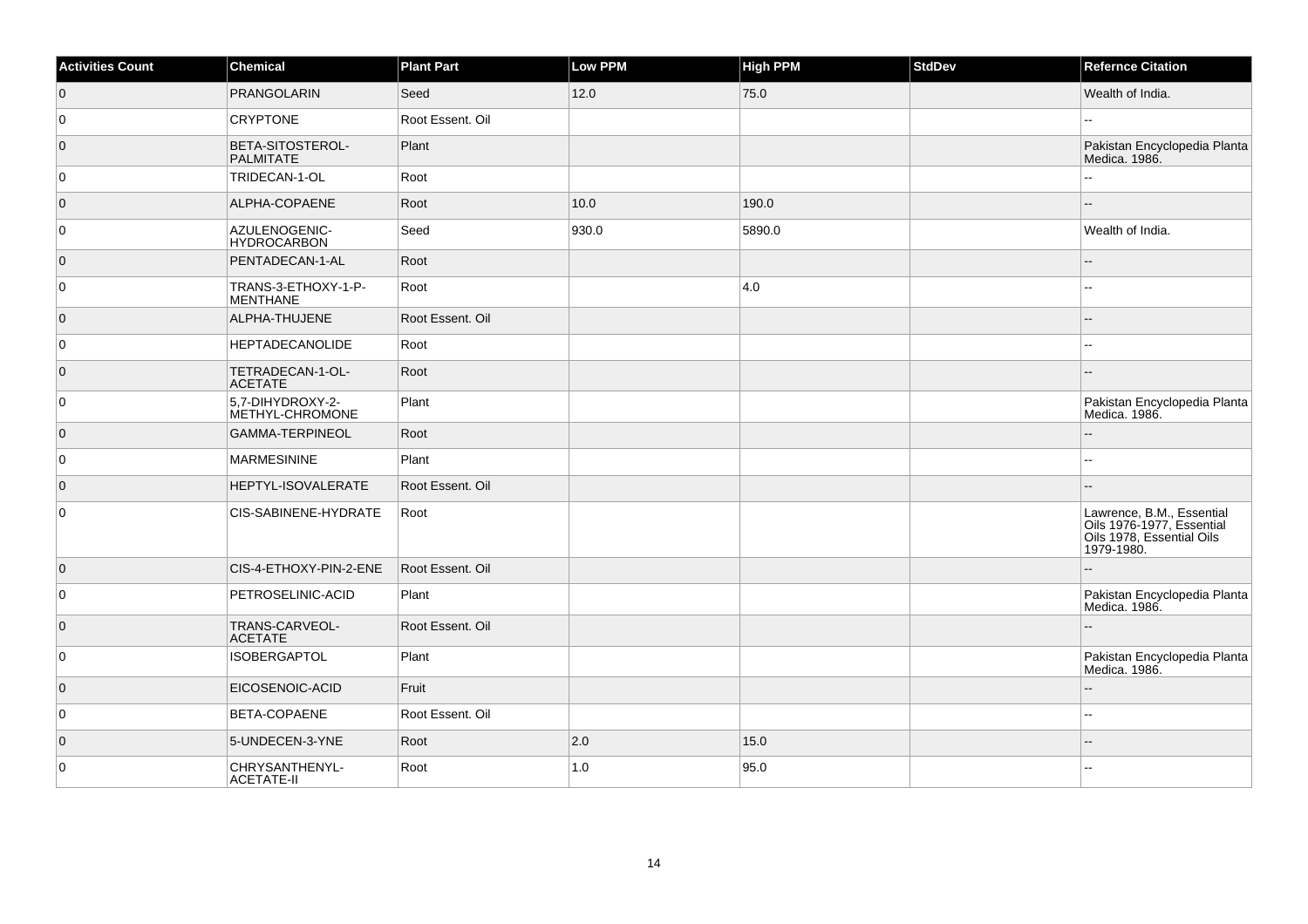| <b>Activities Count</b> | <b>Chemical</b>                                            | <b>Plant Part</b> | Low PPM  | <b>High PPM</b> | <b>StdDev</b>       | <b>Refernce Citation</b>                                                                                                                                                 |
|-------------------------|------------------------------------------------------------|-------------------|----------|-----------------|---------------------|--------------------------------------------------------------------------------------------------------------------------------------------------------------------------|
| $\overline{0}$          | TRANS-SABINENE-<br><b>HYDRATE</b>                          | Root              |          | 1.0             |                     | Lawrence, B.M., Essential<br>Oils 1976-1977, Essential<br>Oils 1978, Essential Oils<br>1979-1980.                                                                        |
| 0                       | CIS-CARVEOL-ACETATE                                        | Root Essent. Oil  |          |                 |                     |                                                                                                                                                                          |
| $\overline{0}$          | TRANS-VERBENOL-<br><b>ISOVALERATE</b>                      | Root Essent, Oil  |          |                 |                     | $-$                                                                                                                                                                      |
| 0                       | ALPHA-COPAEN-11-OL                                         | Root              | 15.0     | 45.0            |                     |                                                                                                                                                                          |
| $\overline{0}$          | <b>ARCHANGELIN</b>                                         | Root              |          | 2000.0          |                     |                                                                                                                                                                          |
| 0                       | 8-HYDROXY-5-METHOXY-<br>PSORALEN                           | Seed              |          |                 |                     |                                                                                                                                                                          |
| $\overline{0}$          | TRANS-1-ETHOXY-2-P-<br><b>MENTHENE</b>                     | Root              |          | 6.0             |                     |                                                                                                                                                                          |
| $\overline{0}$          | ALPHA-TERPINOLENE                                          | Root              |          |                 |                     | $\sim$                                                                                                                                                                   |
| $\overline{0}$          | <b>OSTHENOLE</b>                                           | Root              |          |                 |                     | Leung, A. Y. and Foster, S.<br>1995. Encyclopedia of<br>Common Natural Ingredients<br>2nd Ed. John Wiley & Sons,<br>New York. 649 pp.                                    |
| 0                       | <b>ISOBERGAPTEN</b>                                        | Fruit             |          |                 |                     |                                                                                                                                                                          |
| $\overline{0}$          | TETRADECAN-1-AL                                            | Root              |          |                 |                     |                                                                                                                                                                          |
| 0                       | 4-ETHOXY-1-P-MENTHENE                                      | Root              |          | 3.0             |                     |                                                                                                                                                                          |
| $\overline{0}$          | <b>UMBELLIFEROSE</b>                                       | Root              |          |                 |                     | Jeffery B. Harborne and H.<br>Baxter, eds. 1983.<br>Phytochemical Dictionary. A<br>Handbook of Bioactive<br>Compounds from Plants.<br>Taylor & Frost, London. 791<br>pp. |
| $\overline{0}$          | <b>MARMESIN</b>                                            | Plant             |          |                 |                     | Pakistan Encyclopedia Planta<br>Medica. 1986.                                                                                                                            |
| $\overline{0}$          | <b>HEPTADECANOLIDE</b>                                     | Root Essent, Oil  |          |                 |                     |                                                                                                                                                                          |
| $\overline{0}$          | <b>FAT</b>                                                 | Seed              | 189000.0 | 203000.0        | -0.3286177590566424 | $\overline{\phantom{a}}$                                                                                                                                                 |
| $\overline{0}$          | BORNEOL-ISOVALERATE                                        | Root Essent. Oil  |          |                 |                     |                                                                                                                                                                          |
| $\overline{0}$          | <b>CIS-PIPERITOL</b>                                       | Root              | 0.0      | 8.0             |                     |                                                                                                                                                                          |
| $\overline{0}$          | 7-ISOPROPYL-5-METHYL-<br>BICYCLO(2.2.2)-OCT-5-EN-<br>2-ONE | Root Essent, Oil  |          | 100.0           |                     |                                                                                                                                                                          |
| 0                       | LIMONENE-1,2-OXIDE                                         | Plant             | 0.0      | 15.0            |                     |                                                                                                                                                                          |
| $\overline{0}$          | <b>BETA-THUJENE</b>                                        | Seed Essent. Oil  |          | 870000.0        |                     |                                                                                                                                                                          |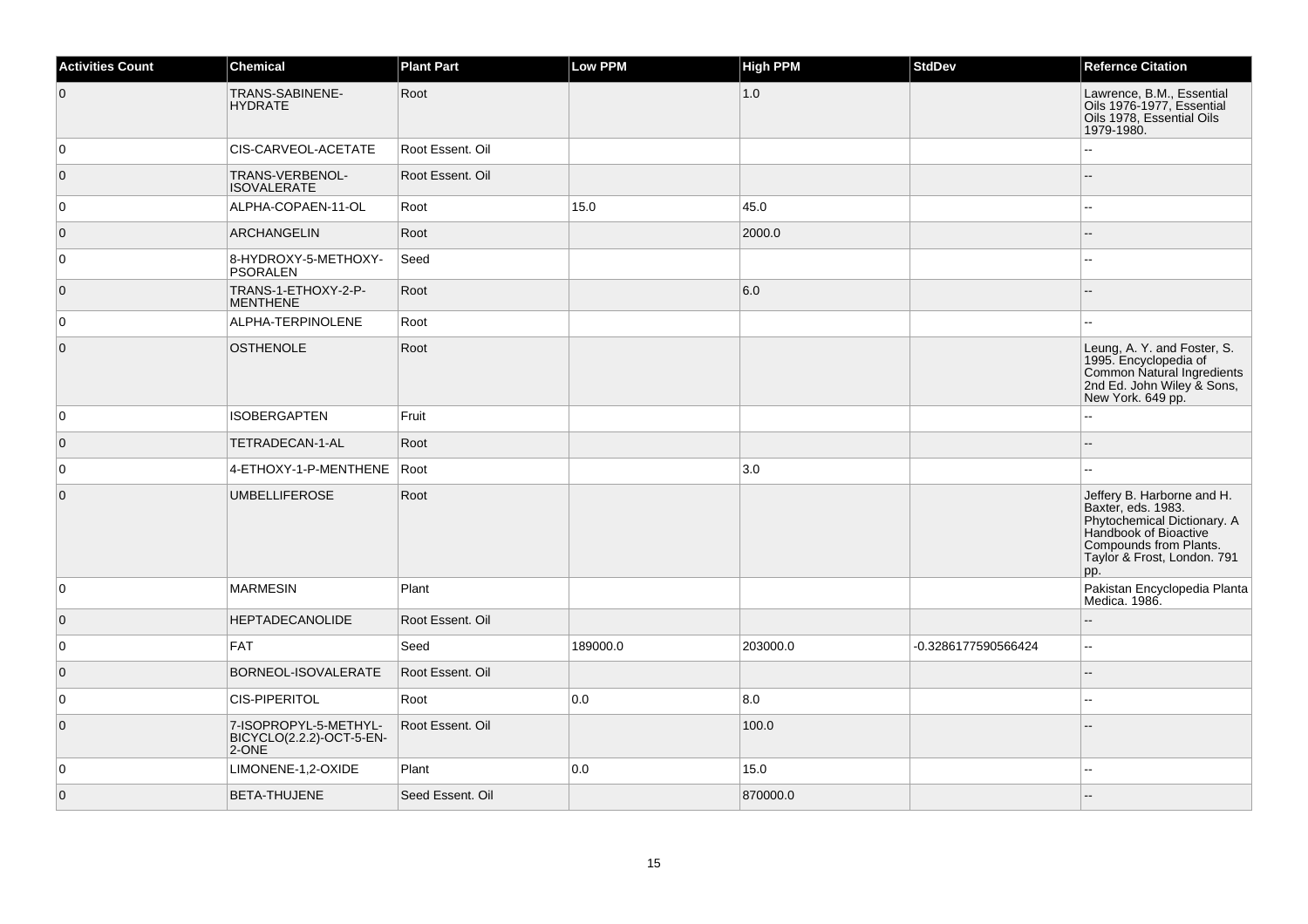| <b>Activities Count</b> | Chemical                                                     | <b>Plant Part</b> | <b>Low PPM</b> | <b>High PPM</b> | StdDev | <b>Refernce Citation</b>                                       |
|-------------------------|--------------------------------------------------------------|-------------------|----------------|-----------------|--------|----------------------------------------------------------------|
| 0                       | <b>PENTADECANOLIDE</b>                                       | Root              | 15.0           | 37.0            |        | $\sim$ $\sim$                                                  |
| $\overline{0}$          | <b>ISOBERGAPTIN</b>                                          | Plant             |                |                 |        | Pakistan Encyclopedia Planta<br>Medica. 1986.                  |
| 0                       | <b>DIHYDROEUDESMOL</b>                                       | Root              |                |                 |        | $\mathbf{u}$                                                   |
| $\overline{0}$          | BETA-CEDRENE                                                 | Root              |                |                 |        |                                                                |
| 0                       | <b>CAMPESIN</b>                                              | Plant             |                |                 |        | Pakistan Encyclopedia Planta<br>Medica. 1986.                  |
| $\overline{0}$          | 5-ISOPROPYLBICYCLO-<br>(3,1.0)-HEXAN-2-ONE                   | Plant             | 10.0           | 30.0            |        |                                                                |
| $\overline{0}$          | ANGALCIN                                                     | Plant             |                |                 |        | Pakistan Encyclopedia Planta<br>Medica. 1986.                  |
| $\overline{0}$          | CHRYSANTHENYL-<br><b>ACETATE-I</b>                           | Root              | 0.0            | 7.0             |        |                                                                |
| 0                       | <b>ROSIFOLIOL</b>                                            | Root              |                |                 |        | ц,                                                             |
| $\overline{0}$          | PHELLANDRAL                                                  | Root              | 0.0            | 4.0             |        |                                                                |
| 0                       | OCTAN-1-AL                                                   | Root Essent. Oil  |                |                 |        | --                                                             |
| $\overline{0}$          | <b>TRANS-PIPERITOL</b>                                       | Root              |                | 30.0            |        |                                                                |
| $\overline{0}$          | DEHYDRODEOXYANGELIC<br>AN                                    | Plant             |                |                 |        | Pakistan Encyclopedia Planta<br>Medica. 1986.                  |
| $\overline{0}$          | ARACHIDIC-ACID                                               | Fruit             |                |                 |        | $\sim$                                                         |
| $\overline{0}$          | TRANS-VERBENOL-<br><b>ACETATE</b>                            | Root Essent. Oil  |                |                 |        | $\sim$ $\sim$                                                  |
| $\overline{0}$          | ARCHANGELENONE                                               | Root              |                | 50.0            |        |                                                                |
| $\overline{0}$          | LINOLENIC-ACID-ETHYL-<br><b>ESTER</b>                        | Root Essent. Oil  |                |                 |        |                                                                |
| $\overline{0}$          | TRANS-1(7),5-P-<br>MENTHADIEN-2-YL-<br><b>ACETATE</b>        | Plant             |                |                 |        | J.S. Glasby Dict.Pls<br>Containing 2ndary<br>Metabolite. 1991. |
| 0                       | OROSELONE                                                    | Plant             |                |                 |        | $\mathbf{u}$                                                   |
| $\overline{0}$          | <b>ISOBERGAPTEN</b>                                          | Root Essent. Oil  |                | 88000.0         |        |                                                                |
| $\overline{0}$          | CIS-BETA-FARNESENE                                           | Root              |                |                 |        | $\overline{\phantom{a}}$                                       |
| $\overline{0}$          | <b>UMBELLIPRENIN</b>                                         | Seed              | 4.0            | 57.0            |        |                                                                |
| $\overline{0}$          | GAMMA-MUUROLENE                                              | Root Essent. Oil  |                |                 |        | $\sim$ $\sim$                                                  |
| $\overline{0}$          | SEC-O-BETA-D-<br>GLUCOPYRANOSYL-(R)-<br><b>BYAKANGELICIN</b> | Plant             |                |                 |        | Pakistan Encyclopedia Planta<br>Medica. 1986.                  |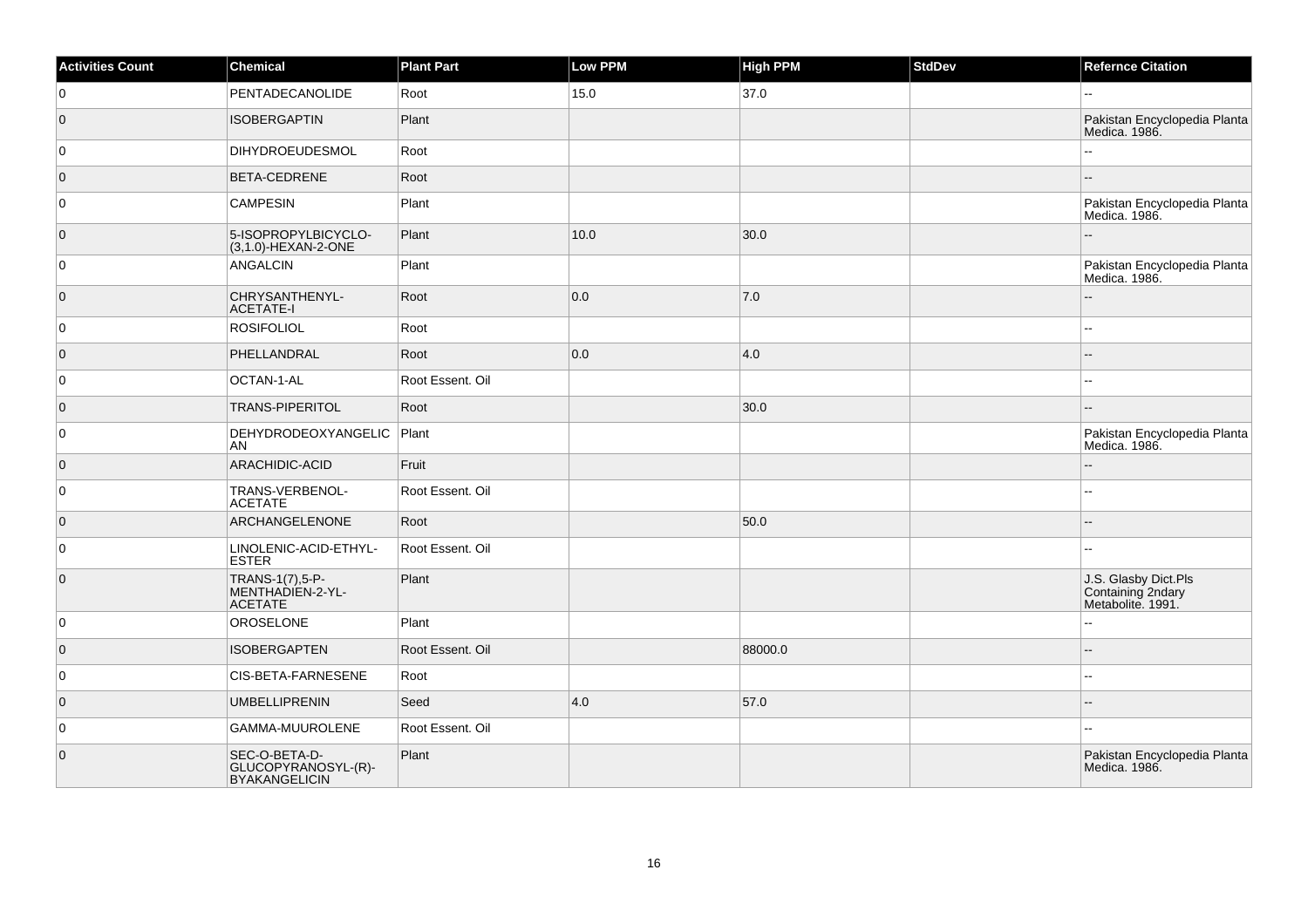| <b>Activities Count</b> | <b>Chemical</b>                              | <b>Plant Part</b> | Low PPM | <b>High PPM</b> | <b>StdDev</b>        | <b>Refernce Citation</b>                                                                                                              |
|-------------------------|----------------------------------------------|-------------------|---------|-----------------|----------------------|---------------------------------------------------------------------------------------------------------------------------------------|
| 0                       | ALPHA-MUUROLENE                              | Root Essent. Oil  |         |                 |                      | $\overline{\phantom{a}}$                                                                                                              |
| $\overline{0}$          | HEPTADECAN-1-OL-<br><b>ACETATE</b>           | Root              |         |                 |                      |                                                                                                                                       |
| $\overline{0}$          | <b>ETHYL-STEARATE</b>                        | Root              |         |                 |                      | $\overline{a}$                                                                                                                        |
| $\overline{0}$          | <b>BORNEOL-ACETATE</b>                       | Root Essent. Oil  |         |                 |                      |                                                                                                                                       |
| 0                       | CIS-P-MENTH-2-EN-1-OL                        | Root              | 0.0     | 62.0            |                      | $-1$                                                                                                                                  |
| $\overline{0}$          | $4,4,6-$<br>TRIMETHYLCYCLOHEX-2-<br>EN-1-ONE | Root              |         |                 |                      |                                                                                                                                       |
| $\overline{0}$          | ISOAMYL-ISOVALERATE                          | Root              |         | 2.0             |                      | Lawrence, B.M., Essential<br>Oils 1976-1977. Essential<br>Oils 1978, Essential Oils<br>1979-1980.                                     |
| $\overline{0}$          | DELTA-ELEMENE                                | Root              |         |                 |                      | $-$                                                                                                                                   |
| $\overline{0}$          | EO                                           | Seed              | 2000.0  | 38000.0         | -0.07010761007370915 | шш.                                                                                                                                   |
| $\overline{0}$          | BETA-CARYOPHYLLENE                           | Root Essent. Oil  |         | 110000.0        | 1.0368391024927353   | $-$                                                                                                                                   |
| $\overline{0}$          | <b>CAMPESENIN</b>                            | Plant             |         |                 |                      | Pakistan Encyclopedia Planta<br>Medica. 1986.                                                                                         |
| $\overline{0}$          | 4-METHOXY-7-<br><b>HYDROXYPSORALEN</b>       | Seed              |         |                 |                      | Leung, A. Y. and Foster, S.<br>1995. Encyclopedia of<br>Common Natural Ingredients<br>2nd Ed. John Wiley & Sons,<br>New York. 649 pp. |
| $\overline{0}$          | UNDEC-5-EN-3-YNE                             | Root              |         |                 |                      | Щ,                                                                                                                                    |
| $\overline{0}$          | ALPHA-THUJENE                                | Root              | 1.0     | 13.0            |                      | --                                                                                                                                    |
| $\overline{0}$          | QUERCETIN-GLYCOSIDE                          | Fruit             |         |                 |                      | --                                                                                                                                    |
| $\overline{0}$          | PEUCENIN-7-METHYL-<br><b>ETHER</b>           | Root              |         |                 |                      | Bisset, N.G., ed. 1994.<br>Herbal Drugs and<br>Phytopharmaceuticals. CRC<br>Press. Boca Raton, FL. 566<br>pp.                         |
| 0                       | OCTADECAN-1-OL                               | Root              |         |                 |                      | Ξ.                                                                                                                                    |
| $\overline{0}$          | TRANS-PINOCARVYL-<br><b>ACETATE</b>          | Root              | 5.0     | 17.0            |                      | Lawrence, B.M., Essential<br>Oils 1976-1977, Essential<br>Oils 1978, Essential Oils<br>1979-1980.                                     |
| $\overline{0}$          | DEHYDROASCORBIC-ACID   Plant                 |                   |         |                 |                      | Pakistan Encyclopedia Planta<br>Medica. 1986.                                                                                         |
| $\overline{0}$          | TRANS-VERBENOL                               | Root Essent. Oil  |         |                 |                      | uu.                                                                                                                                   |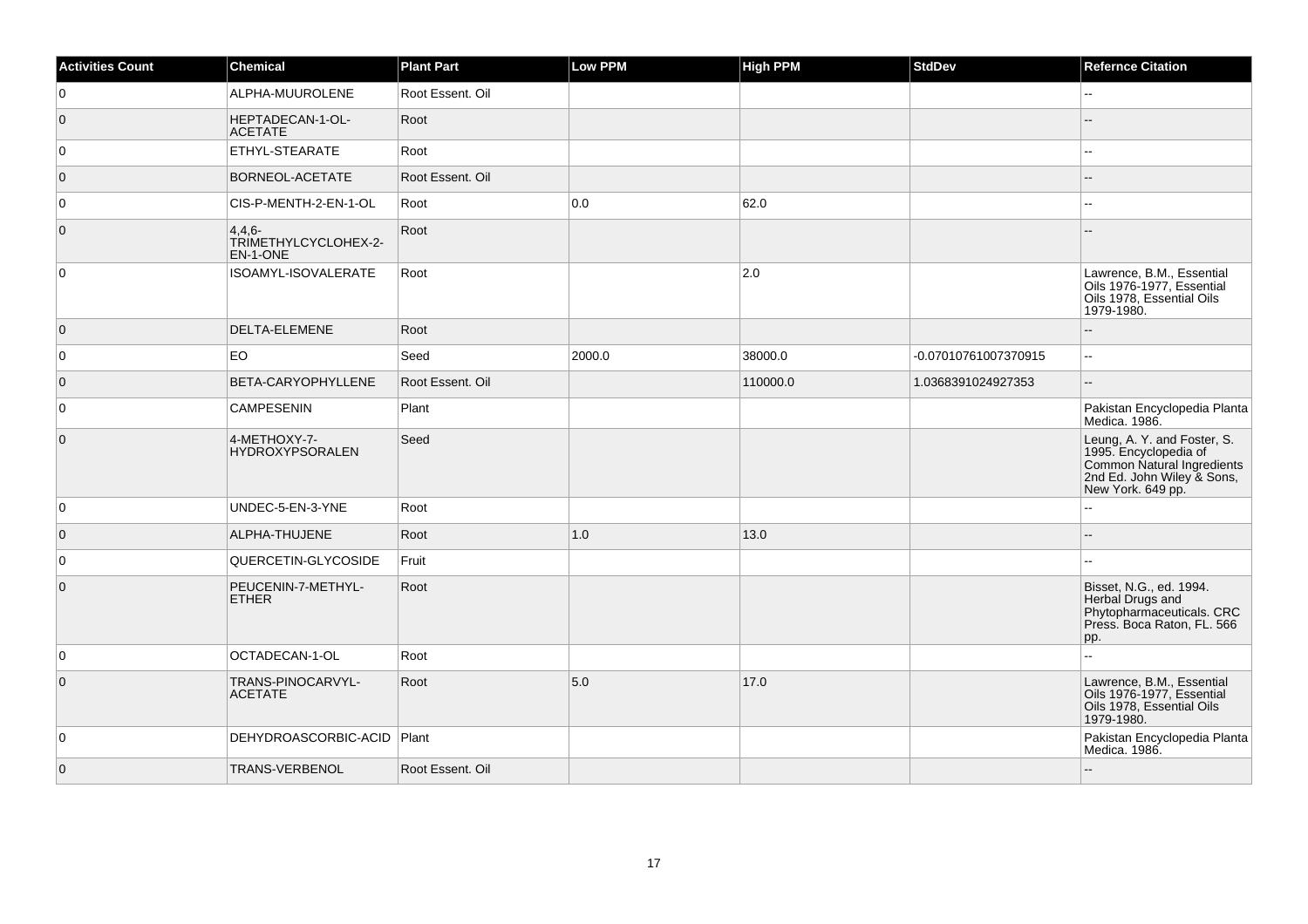| <b>Activities Count</b> | <b>Chemical</b>                                 | <b>Plant Part</b> | Low PPM | <b>High PPM</b> | <b>StdDev</b>       | <b>Refernce Citation</b>                                                                          |
|-------------------------|-------------------------------------------------|-------------------|---------|-----------------|---------------------|---------------------------------------------------------------------------------------------------|
| 0                       | ALPHA-ALKYL-<br>FUROCOUMARIN                    | Plant             |         |                 |                     | Pakistan Encyclopedia Planta<br>Medica. 1986.                                                     |
| $\overline{0}$          | <b>APTERIN</b>                                  | Plant             |         |                 |                     | Pakistan Encyclopedia Planta<br>Medica. 1986.                                                     |
| 0                       | LINOLEIC-ACID-ETHYL-<br><b>ESTER</b>            | Root Essent, Oil  |         |                 |                     | L.                                                                                                |
| $\overline{0}$          | TETRADECANAL                                    | Root              |         | 2.0             |                     | Lawrence, B.M., Essential<br>Oils 1976-1977, Essential<br>Oils 1978, Essential Oils<br>1979-1980. |
| 0                       | ISOAMYL-ISOVALERATE                             | Root Essent. Oil  |         |                 |                     |                                                                                                   |
| $\overline{0}$          | CHRYSANTHENOL-<br><b>ACETATE</b>                | Root              |         |                 |                     |                                                                                                   |
| 0                       | 2-NITRO-1,5-P-<br><b>MENTHADIENE</b>            | Plant             |         |                 |                     | J.S. Glasby Dict.Pls<br>Containing 2ndary<br>Metabolite. 1991.                                    |
| $\overline{0}$          | ETHYL-PENTADECANOATE Root Essent. Oil           |                   |         |                 |                     |                                                                                                   |
| 0                       | 8-HYDROXY-5-METHOXY-<br><b>PSORALEN</b>         | Fruit             |         | 62.0            |                     | --                                                                                                |
| $\overline{0}$          | M-CYMEN-8-OL                                    | Root              |         | 9.0             |                     |                                                                                                   |
| 0                       | <b>HEPTADECADIENOLIDE</b>                       | Root Essent. Oil  |         | 10000.0         |                     | ż.                                                                                                |
| $\overline{0}$          | ETHYL-PENTADECANOATE Root                       |                   |         |                 |                     |                                                                                                   |
| 0                       | BORNEOL-ACETATE                                 | Root              |         |                 |                     | $\overline{a}$                                                                                    |
| $\overline{0}$          | 1,8-CINEOL                                      | Fruit Essent, Oil |         | 538000.0        | 1.0                 |                                                                                                   |
| 0                       | ARCHANGELICAIN                                  | Plant             |         |                 |                     | Pakistan Encyclopedia Planta<br>Medica. 1986.                                                     |
| $\overline{0}$          | <b>TERPINENOL</b>                               | Root Essent. Oil  |         |                 |                     |                                                                                                   |
| 0                       | PENTADECANAL                                    | Root              |         |                 |                     | Lawrence, B.M., Essential<br>Oils 1976-1977, Essential<br>Oils 1978, Essential Oils<br>1979-1980. |
| $\overline{0}$          | P-CYMENE-8-OL                                   | Root Essent. Oil  |         |                 |                     |                                                                                                   |
| 0                       | <b>ISELIN</b>                                   | Plant             |         |                 |                     | Pakistan Encyclopedia Planta<br>Medica. 1986.                                                     |
| $\overline{0}$          | <b>EO</b>                                       | Root              | 1000.0  | 19000.0         | 0.24015740661431922 | ÷.                                                                                                |
| $\mathbf 0$             | <b>CAMPESELOL</b>                               | Plant             |         |                 |                     | Pakistan Encyclopedia Planta<br>Medica. 1986.                                                     |
| $\mathbf 0$             | 4-METHOXY-7H-FURO(3,2-<br>G)(1)BENZOPYRAN-7-ÒNE | Root              | 1.0     | 225.0           |                     |                                                                                                   |
| $\mathbf 0$             | <b>UMBELLIPRENIN</b>                            | Root              |         |                 |                     |                                                                                                   |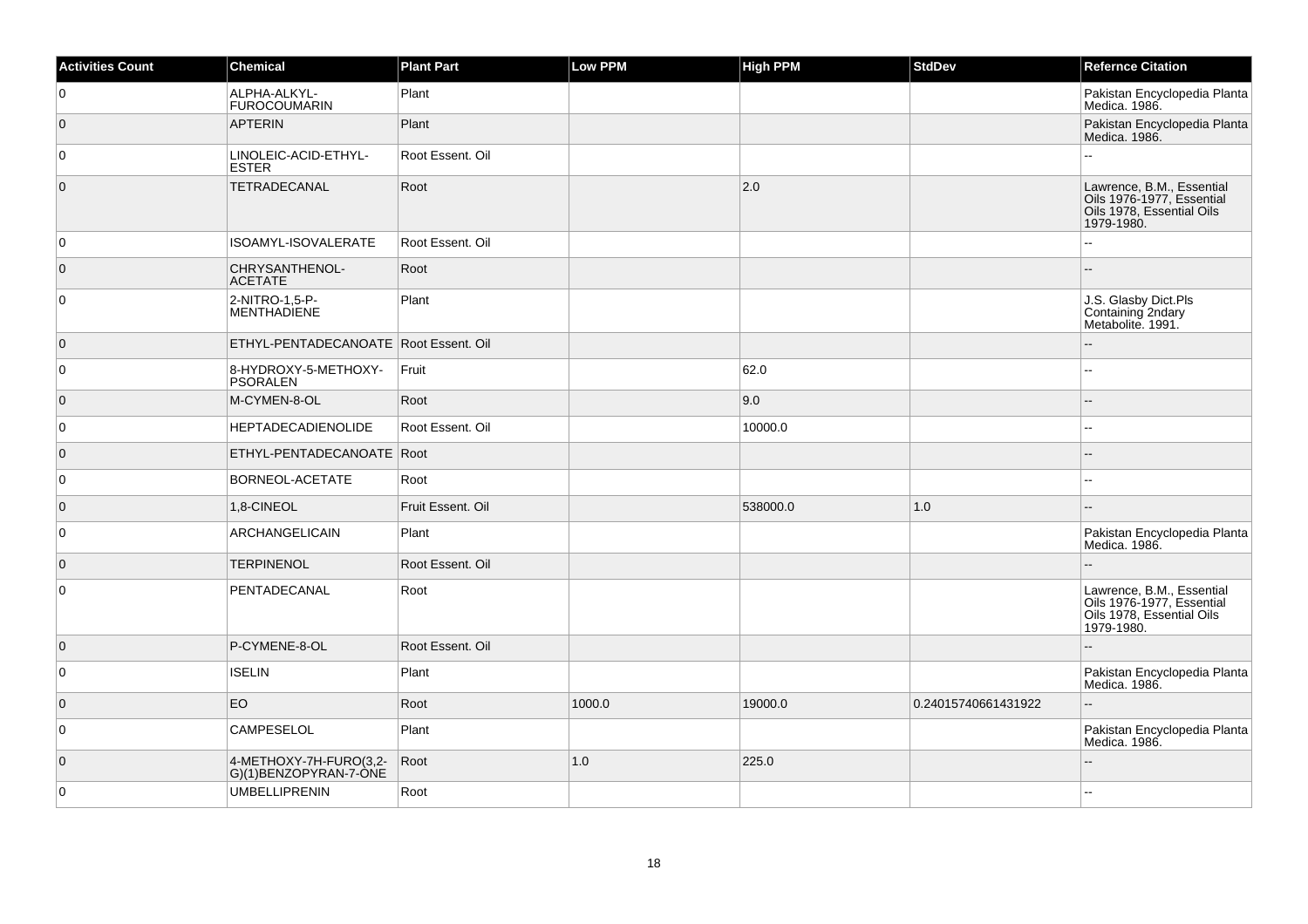| <b>Activities Count</b> | <b>Chemical</b>                                                  | <b>Plant Part</b> | Low PPM | <b>High PPM</b> | <b>StdDev</b>      | <b>Refernce Citation</b>                                                                                                              |
|-------------------------|------------------------------------------------------------------|-------------------|---------|-----------------|--------------------|---------------------------------------------------------------------------------------------------------------------------------------|
| $\overline{0}$          | <b>BYAKANGELICOL</b>                                             | Root              |         |                 |                    | Leung, A. Y. and Foster, S.<br>1995. Encyclopedia of<br>Common Natural Ingredients<br>2nd Ed. John Wiley & Sons,<br>New York. 649 pp. |
| 0                       | OCTADEC-9-EN-18-OLIDE                                            | Root Essent. Oil  |         | 20000.0         |                    |                                                                                                                                       |
| $\overline{0}$          | TRANS-P-MENTH-2-EN-1-<br><b>OL</b>                               | Root              | 0.0     | 25.0            |                    | $-$                                                                                                                                   |
| $\overline{0}$          | D-ALPHA-PHELLANDRENE                                             | Root              | 15.0    | 2660.0          |                    | ۵.                                                                                                                                    |
| $\overline{0}$          | <b>ANGELICAIN</b>                                                | Root              |         |                 |                    | $-$                                                                                                                                   |
| $\overline{0}$          | <b>BETA-FARNESENE</b>                                            | Root              | 5.0     | 15.0            | -0.584230956900959 | Lawrence, B.M., Essential<br>Oils 1976-1977, Essential<br>Oils 1978. Essential Oils<br>1979-1980.                                     |
| $\overline{0}$          | TRANS-SABINENE-<br><b>HYDRATE</b>                                | Root Essent. Oil  |         |                 |                    |                                                                                                                                       |
| $\overline{0}$          | TERT-O-BETA-D-<br>GLUCOPYRANOSYL-(R)-<br><b>ISOBYAKANGELICIN</b> | Plant             |         |                 |                    | Pakistan Encyclopedia Planta<br>Medica. 1986.                                                                                         |
| $\overline{0}$          | <b>OCTANAL</b>                                                   | Root              |         | 1.0             |                    | Lawrence, B.M., Essential<br>Oils 1976-1977, Essential<br>Oils 1978, Essential Oils<br>1979-1980.                                     |
| $\overline{0}$          | GAMMA-MUUROLENE                                                  | Root              | 1.0     | 4.0             | $-1.0$             | L.                                                                                                                                    |
| $\overline{0}$          | <b>UMBELLIFEREN</b>                                              | Plant             |         |                 |                    | Pakistan Encyclopedia Planta<br>Medica. 1986.                                                                                         |
| 0                       | CIS-CARVYL-ACETATE                                               | Root              |         | 2.0             |                    | $\overline{a}$                                                                                                                        |
| $\overline{0}$          | 1,1-DIETHOXYHEXANE                                               | Root Essent, Oil  |         |                 |                    |                                                                                                                                       |
| $\overline{0}$          | (+)-OXYPEUCEDANIN                                                | Root              |         |                 |                    | $-1$                                                                                                                                  |
| $\overline{0}$          | <b>ARCHANGELENONE</b>                                            | Plant             |         |                 |                    | $-$                                                                                                                                   |
| $\overline{0}$          | <b>HEXADECANE</b>                                                | Root              | 0.0     | 7.0             | 0.999999999999999  | $\overline{a}$                                                                                                                        |
| $\overline{0}$          | 2-DECANONE                                                       | Root              |         |                 |                    | Lawrence, B.M., Essential<br>Oils 1976-1977, Essential<br>Oils 1978, Essential Oils<br>1979-1980.                                     |
| 0                       | DECAN-2-ONE                                                      | Root Essent. Oil  |         |                 |                    |                                                                                                                                       |
| $\overline{0}$          | EICOSENOIC-ACID                                                  | Plant             |         |                 |                    | Pakistan Encyclopedia Planta<br>Medica. 1986.                                                                                         |
| $\overline{0}$          | 2-PENTYL-FURAN                                                   | Root              | 0.0     | 4.0             | 1.0                | Ξ.                                                                                                                                    |
| $\overline{0}$          | <b>UMBELLIPRENIN</b>                                             | Fruit             |         |                 |                    | --                                                                                                                                    |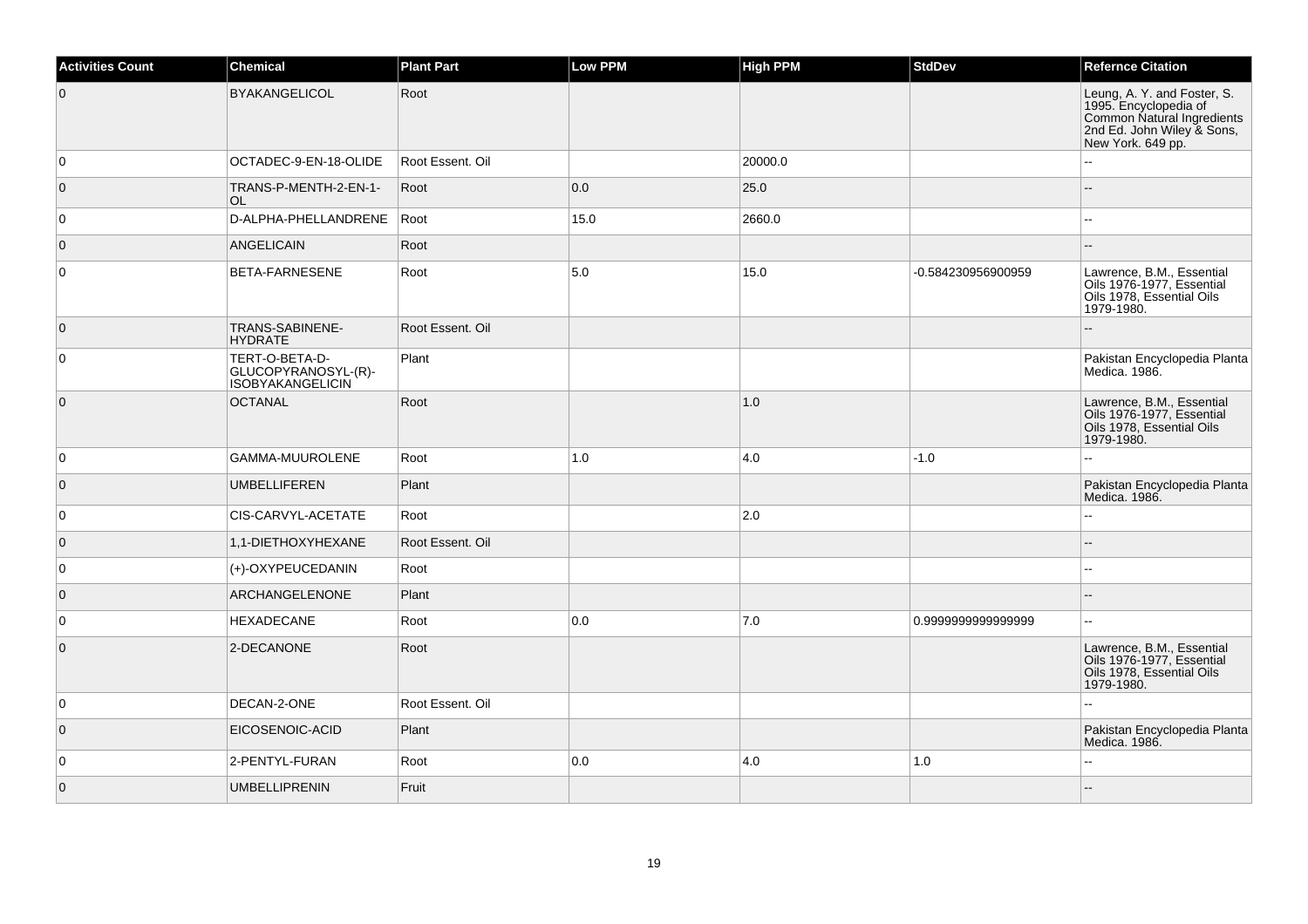| <b>Activities Count</b> | Chemical                                             | <b>Plant Part</b> | <b>Low PPM</b> | <b>High PPM</b> | StdDev              | <b>Refernce Citation</b>                                                                          |
|-------------------------|------------------------------------------------------|-------------------|----------------|-----------------|---------------------|---------------------------------------------------------------------------------------------------|
| 0                       | NONAN-2-ONE                                          | Root Essent. Oil  |                |                 |                     | $-$                                                                                               |
| $\overline{0}$          | <b>TRANS-OCIMENE</b>                                 | Root              | 10.0           | 268.0           |                     |                                                                                                   |
| 0                       | GAMMA-CADINENE                                       | Root              | 2.0            | 14.0            | $1.0$               |                                                                                                   |
| $\overline{0}$          | <b>TRANS-PIPERITOL</b>                               | Root Essent, Oil  |                |                 |                     |                                                                                                   |
| 0                       | P-MENTH-TRANS-2-EN-1-<br>OL                          | Root Essent. Oil  |                |                 |                     |                                                                                                   |
| $\overline{0}$          | TERT-O-BETA-D-<br>GLUCOPYRANOSYL-(R)-<br>HERACLENOL  | Plant             |                |                 |                     | Pakistan Encyclopedia Planta<br>Medica, 1986.                                                     |
| 0                       | O-CYMENE                                             | Plant             |                |                 |                     | Pakistan Encyclopedia Planta<br>Medica. 1986.                                                     |
| $\overline{0}$          | <b>GAMMA-CADINENE</b>                                | Plant             |                |                 |                     |                                                                                                   |
| $\overline{0}$          | CYMEN-8-OL                                           | Root              | 6.0            | 18.0            |                     | Lawrence, B.M., Essential<br>Oils 1976-1977, Essential<br>Oils 1978, Essential Oils<br>1979-1980. |
| $\overline{0}$          | <b>TETRADECANE</b>                                   | Root              | 0.0            | 2.0             |                     |                                                                                                   |
| 0                       | <b>OSTHENOL</b>                                      | Shoot             |                |                 |                     | $\mathbf{u}$                                                                                      |
| $\overline{0}$          | <b>TRIDECANOLIDE</b>                                 | Root              | 15.0           | 45.0            |                     |                                                                                                   |
| $\overline{0}$          | CIS-VERBENOL                                         | Root Essent. Oil  |                |                 |                     | $\overline{\phantom{a}}$                                                                          |
| $\overline{0}$          | 12-METHYL-OMEGA-<br>TRIDECANOLIDE                    | Root Essent. Oil  |                |                 |                     |                                                                                                   |
| $\overline{0}$          | <b>LINALOL</b>                                       | Root              |                | 1.0             | -0.7415836394549143 | $\sim$                                                                                            |
| $\overline{0}$          | <b>GERMANIUM</b>                                     | Root              |                | 146.0           | $-1.0$              |                                                                                                   |
| 0                       | <b>BISABOLOL</b>                                     | Root Essent, Oil  |                |                 |                     | ۵.                                                                                                |
| $\overline{0}$          | CIS-ALPHA-COPAENE-8-OL                               | Plant             |                |                 |                     |                                                                                                   |
| 0                       | ALPHA-CUBEBENE                                       | Root              | 0.0            | 5.0             |                     | $\overline{a}$                                                                                    |
| $\overline{0}$          | $(+)$ -LIMONENE                                      | Root              |                |                 |                     |                                                                                                   |
| 0                       | ARACHIDIC-ACID                                       | Plant             |                |                 |                     | Pakistan Encyclopedia Planta<br>Medica. 1986.                                                     |
| $\overline{0}$          | HEPTADECANE                                          | Root              | 0.0            | 7.0             |                     | --                                                                                                |
| 0                       | 2'-BETA-D-<br>GLUCOPYRANOSYLOXY-<br><b>MARMESINE</b> | Plant             |                |                 |                     | Pakistan Encyclopedia Planta<br>Medica. 1986.                                                     |
| $\overline{0}$          | O-CYMENE                                             | Root Essent, Oil  |                |                 |                     |                                                                                                   |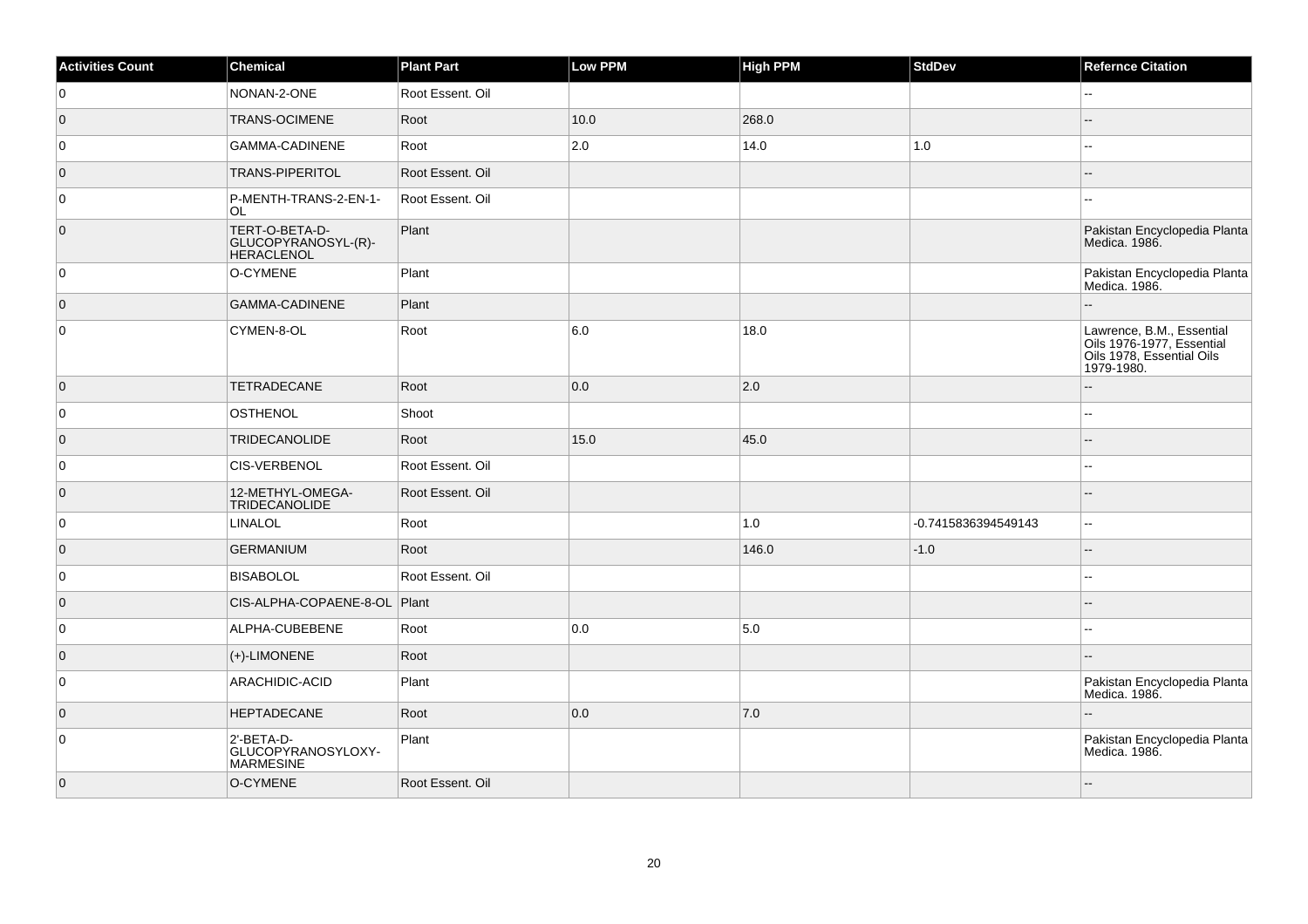| <b>Activities Count</b> | <b>Chemical</b>                                               | <b>Plant Part</b> | Low PPM | <b>High PPM</b> | <b>StdDev</b> | <b>Refernce Citation</b>                                                                          |
|-------------------------|---------------------------------------------------------------|-------------------|---------|-----------------|---------------|---------------------------------------------------------------------------------------------------|
| 0                       | HYDROXYPENTADECANOI Plant<br>C-ACID                           |                   |         |                 |               | Pakistan Encyclopedia Planta<br>Medica. 1986.                                                     |
| $\overline{0}$          | DECA-TRANS-2, TRANS-4-<br>DIEN-1-AL                           | Root              |         |                 |               |                                                                                                   |
| 0                       | DIHYDROFUROCOUMARIN-Plant<br><b>GLYCOSIDE</b>                 |                   |         |                 |               | Pakistan Encyclopedia Planta<br>Medica. 1986.                                                     |
| $\overline{0}$          | BORNYL-ISOVALERATE                                            | Root              | 0.0     | 7.0             | $-1.0$        |                                                                                                   |
| 0                       | NONAN-1-AL                                                    | Root Essent. Oil  |         |                 |               | --                                                                                                |
| $\mathbf{0}$            | TRANS-CARVYL-ACETATE                                          | Root              | 2.0     | 5.0             |               | Lawrence, B.M., Essential<br>Oils 1976-1977, Essential<br>Oils 1978, Essential Oils<br>1979-1980. |
| 0                       | P-CYMEN-8-OL                                                  | Root              | 1.0     | 31.0            |               | L.                                                                                                |
| $\overline{0}$          | ALPHA-COPAENE-11-OL                                           | Root Essent, Oil  |         |                 |               |                                                                                                   |
| 0                       | TRANS-PINOCARVEOL-<br><b>ACETATE</b>                          | Root Essent. Oil  |         |                 |               | 4                                                                                                 |
| $\overline{0}$          | P-MENTH-CIS-2-EN-1-OL                                         | Root Essent. Oil  |         |                 |               |                                                                                                   |
| $\mathbf 0$             | TERT-O-BETA-D-<br>GLUCOPYRANOSYL-(R)-<br><b>BYAKANGELICIN</b> | Plant             |         |                 |               | Pakistan Encyclopedia Planta<br>Medica. 1986.                                                     |
| $\overline{0}$          | <b>NONANAL</b>                                                | Root              |         |                 |               | Lawrence, B.M., Essential<br>Oils 1976-1977, Essential<br>Oils 1978, Essential Oils<br>1979-1980. |
| 0                       | CAR-3-ENE                                                     | Root              |         |                 |               |                                                                                                   |
| $\overline{0}$          | <b>OSTHENOL</b>                                               | Fruit             |         |                 |               | --                                                                                                |
| 0                       | <b>CIS-THUJENOL</b>                                           | Root              |         |                 |               |                                                                                                   |
| $\overline{0}$          | 1,1-DIETHOXYOCTANE                                            | Root Essent, Oil  |         |                 |               |                                                                                                   |
| 0                       | <b>BISABOLENE</b>                                             | Root Essent. Oil  |         |                 |               | ۵۵                                                                                                |
| $\overline{0}$          | CIS-6-NITRO-1(7),2-P-<br>MENTHADIENE                          | Plant             |         |                 |               | J.S. Glasby Dict.Pls<br>Containing 2ndary<br>Metabolite. 1991.                                    |
| 0                       | ALPHA-COPAENE-8-OL                                            | Root              | 6.0     | 18.0            |               |                                                                                                   |
| $\overline{0}$          | GAMMA-CARYOPHYLLENE Root                                      |                   | 0.0     | 6.0             |               |                                                                                                   |
| $\mathbf 0$             | STEARIC-ACID-ETHYL-<br><b>ESTER</b>                           | Root Essent. Oil  |         |                 |               |                                                                                                   |
| $\overline{0}$          | $15 -$<br>HYDROXYPENTADECANOI<br>C-ACID                       | Root              |         |                 |               | Wealth of India.                                                                                  |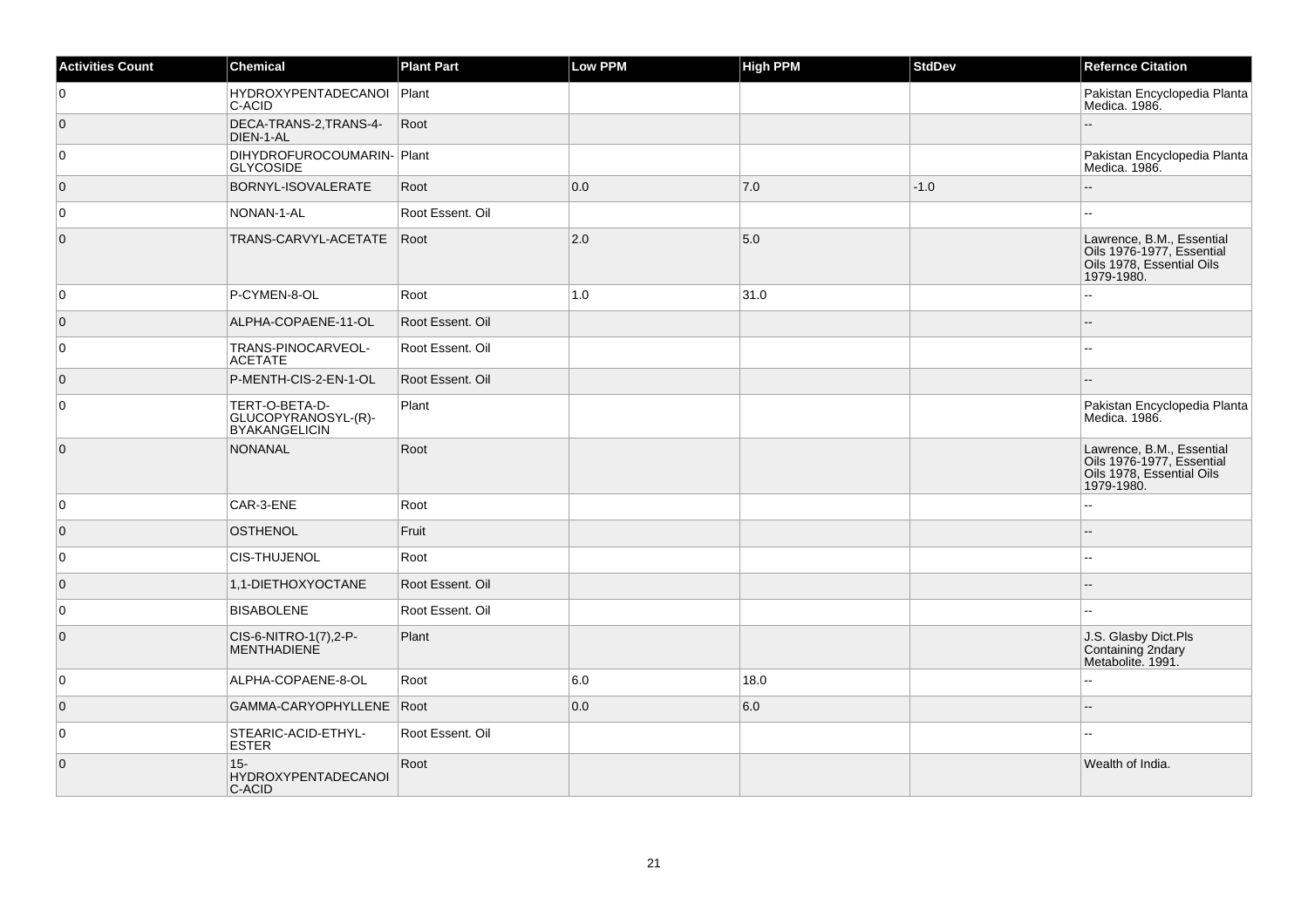| <b>Activities Count</b> | <b>Chemical</b>                         | <b>Plant Part</b> | Low PPM  | <b>High PPM</b> | <b>StdDev</b>       | <b>Refernce Citation</b>                                                                                      |
|-------------------------|-----------------------------------------|-------------------|----------|-----------------|---------------------|---------------------------------------------------------------------------------------------------------------|
| 0                       | <b>TANNINS</b>                          | Root              |          |                 |                     | Bisset, N.G., ed. 1994.<br>Herbal Drugs and<br>Phytopharmaceuticals. CRC<br>Press. Boca Raton, FL. 566<br>pp. |
| $\overline{0}$          | M-CYMENE-8-OL                           | Root Essent, Oil  |          |                 |                     | Ξ.                                                                                                            |
| 0                       | <b>HYDROXYMYRISTIC-ACID</b>             | Seed              |          |                 |                     | шш.                                                                                                           |
| $\overline{0}$          | <b>CYMENE</b>                           | Root              |          |                 |                     |                                                                                                               |
| $\overline{0}$          | <b>DIHYDROFURANOCOUMA</b><br><b>RIN</b> | Plant             |          |                 |                     | Pakistan Encyclopedia Planta<br>Medica. 1986.                                                                 |
| $\overline{0}$          | 17-HEPTADECANOLIDE                      | Root              | 2.0      | 20.0            |                     |                                                                                                               |
| $\overline{0}$          | ALPHA-PHELLANDRENE-8-<br>OL.            | Root              | 15.0     | 40.0            |                     | Lawrence, B.M., Essential<br>Oils 1976-1977, Essential<br>Oils 1978, Essential Oils<br>1979-1980.             |
| $\overline{0}$          | PETROSELINIC-ACID                       | Seed              |          | 427000.0        | -0.4900561802158002 | uu.                                                                                                           |
| 0                       | BETA-CYMOL                              | Plant             |          |                 |                     | Pakistan Encyclopedia Planta<br>Medica. 1986.                                                                 |
| $\overline{0}$          | <b>TRANS-OCIMENE</b>                    | Root Essent, Oil  |          |                 |                     | ÷.                                                                                                            |
| $\overline{0}$          | 8-HYDROXY-5-METHOXY-<br><b>PSORALEN</b> | Plant             |          |                 |                     | Щ,                                                                                                            |
| $\overline{0}$          | OXYPEUCIDANIN-<br><b>METHANOLATE</b>    | Root              |          |                 |                     |                                                                                                               |
| 0                       | ALPHA-PHELLANDRENE-8-<br><b>OL</b>      | Root Essent. Oil  |          |                 |                     |                                                                                                               |
| $\overline{0}$          | HUMULENE-MONOXIDE                       | Root Essent. Oil  |          |                 |                     |                                                                                                               |
| $\overline{0}$          | <b>FURANOCOUMARIN</b>                   | Plant             |          |                 |                     | Pakistan Encyclopedia Planta<br>Medica. 1986.                                                                 |
| $\overline{0}$          | CAR-3-ENE                               | Root Essent, Oil  |          |                 |                     |                                                                                                               |
| $\overline{0}$          | CUMINYL-ALCOHOL                         | Root              |          | 2.0             |                     | ц,                                                                                                            |
| $\overline{0}$          | ALPHA-COPAENE                           | Root Essent. Oil  |          |                 |                     |                                                                                                               |
| 0                       | TRANS-VERBENYL-<br><b>ISOVALERATE</b>   | Root              | 6.0      | 17.0            |                     | Lawrence, B.M., Essential<br>Oils 1976-1977, Essential<br>Oils 1978, Essential Oils<br>1979-1980.             |
| $\overline{0}$          | <b>CIS-SABINENE-HYDRATE</b>             | Root Essent. Oil  |          |                 |                     |                                                                                                               |
| $\overline{0}$          | <b>PROTEIN</b>                          | Seed              | 319000.0 | 325000.0        | 0.8113062118868037  | н.                                                                                                            |
| $\overline{0}$          | <b>KVANNIN</b>                          | Plant             |          |                 |                     | Pakistan Encyclopedia Planta<br>Medica. 1986.                                                                 |